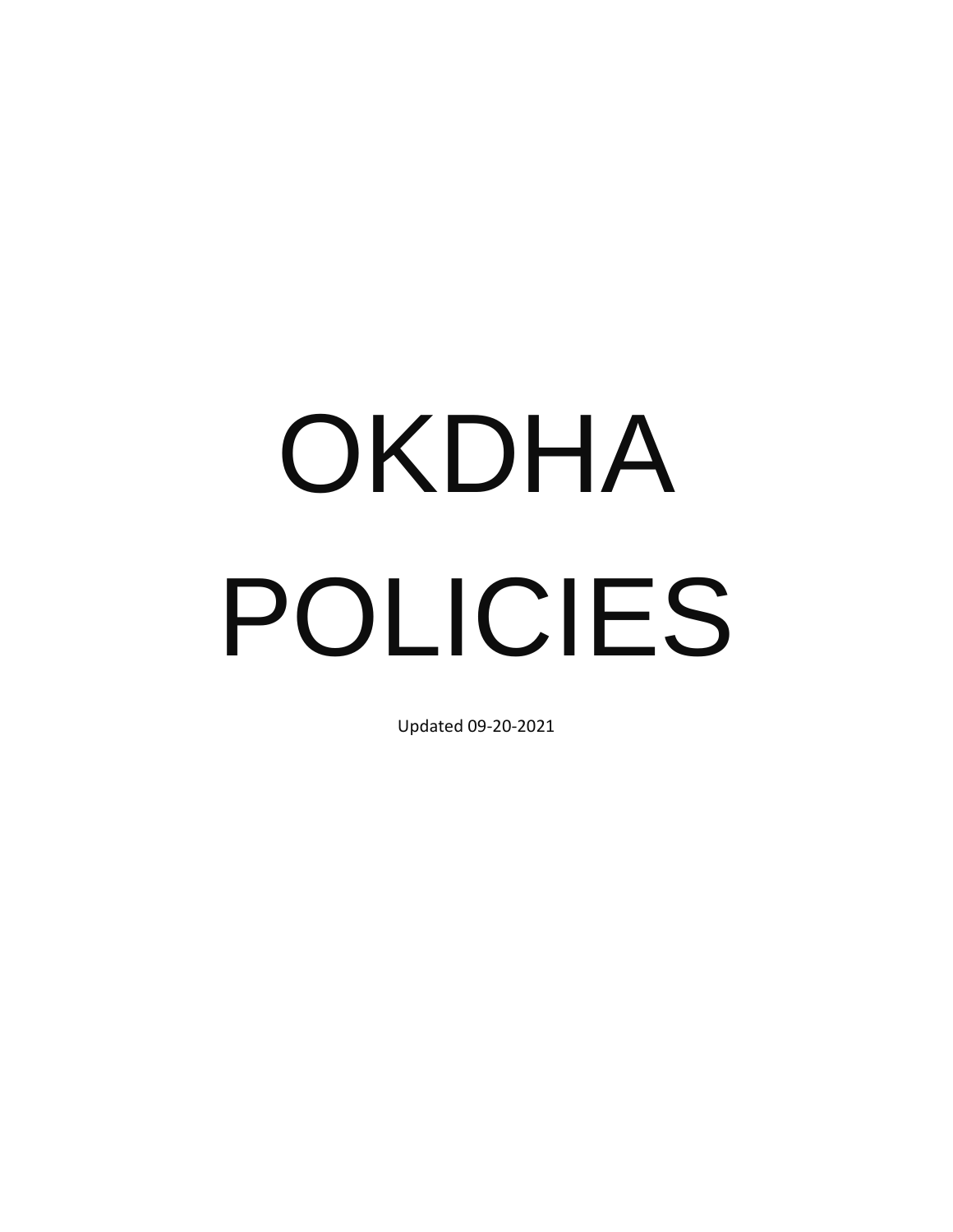## **OKDHA POLICY**

As Revised 2021

Whereas, the Oklahoma Dental Hygienists' Association (OKDHA) is a constituent of the American Dental Hygienists' Association (ADHA) and, therefore, operates and does not conflict with ADHA policy, the policy resolutions herein contained form a base from which OKDHA can initiate action. Each resolution is identified as follows:

Resolution Number-Year (i.e. 7-89) identifies the resolution number and the year of the House of Delegates at which the resolution was passed. Additional resolution notations (i.e. 13-95(10)/3-86) indicate the amended policy and the original policy.

Note: With 1995 resolutions, there is a designation of March (3) or October (10) since two House of Delegate meetings were held in 1995.

"**S**" indicates a substitute resolution.

Any resolution that no longer reflects policy or is superseded shall be removed by each Immediate Past-President and an appointed committee, subject to approval by the House of Delegates, in order to keep this document up-to-date.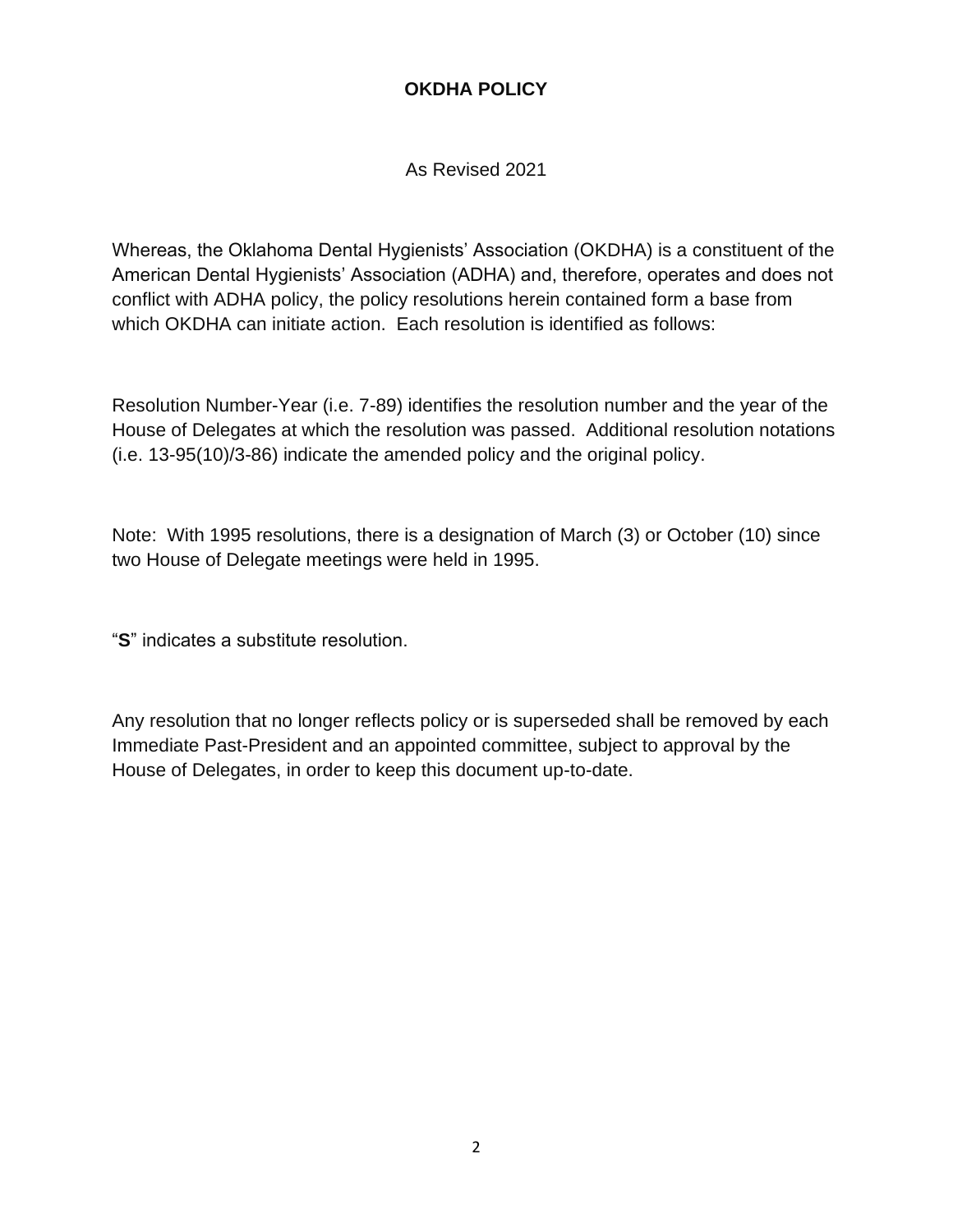# **OKDHA POLICY INDEX**

# **ASSOCIATION ADMINISTRATION**

| <b>Chrono</b> | <b>Key Word(s)</b>    | Page |
|---------------|-----------------------|------|
| 4-95(10)/2-81 | Gifts and Honorariums | 9    |
| $5 - 92$      | Legislation           | 9    |
| $7 - 92$      | <b>Annual Session</b> | 9    |
| $1 - 08$      | Dues Increase         | 9    |

## **CONTINUING EDUCATION**

| <b>Chrono</b>       | Key Word(s)                         | <b>Page</b> |
|---------------------|-------------------------------------|-------------|
| $9 - 13/4 - 83$     | <b>Continuing Education Credits</b> | 10          |
| 8-13/33-95(10)/5-94 | Course/Content                      | 10.         |
| $3 - 01$            | <b>Higher Education Credits</b>     | 10          |

## **EDUCATION**

| <b>Chrono</b>   | <b>Key Word(s)</b>                | <b>Page</b>     |
|-----------------|-----------------------------------|-----------------|
| $1 - 87$        | <b>Future Minimum Entry Level</b> | 10              |
| $6 - 89$        | <b>Faculty OKDHA Membership</b>   | 10              |
| $2 - 11/7 - 89$ | New Dental Hygiene Programs       | 11              |
| 7-12/1-01/3-91  | Accreditation                     | 11              |
| 26-95(10)/3-94  | Accreditation                     | 11              |
| $2 - 00/4 - 91$ | Dental Hygiene Education          | 12 <sup>2</sup> |
| 24-95(10)/8-92  | Preceptorship                     | 12              |
| $5 - 93$        | Associate Degree                  | 12 <sup>2</sup> |
| 1-97/2-94       | <b>Program Directors</b>          | 12 <sup>2</sup> |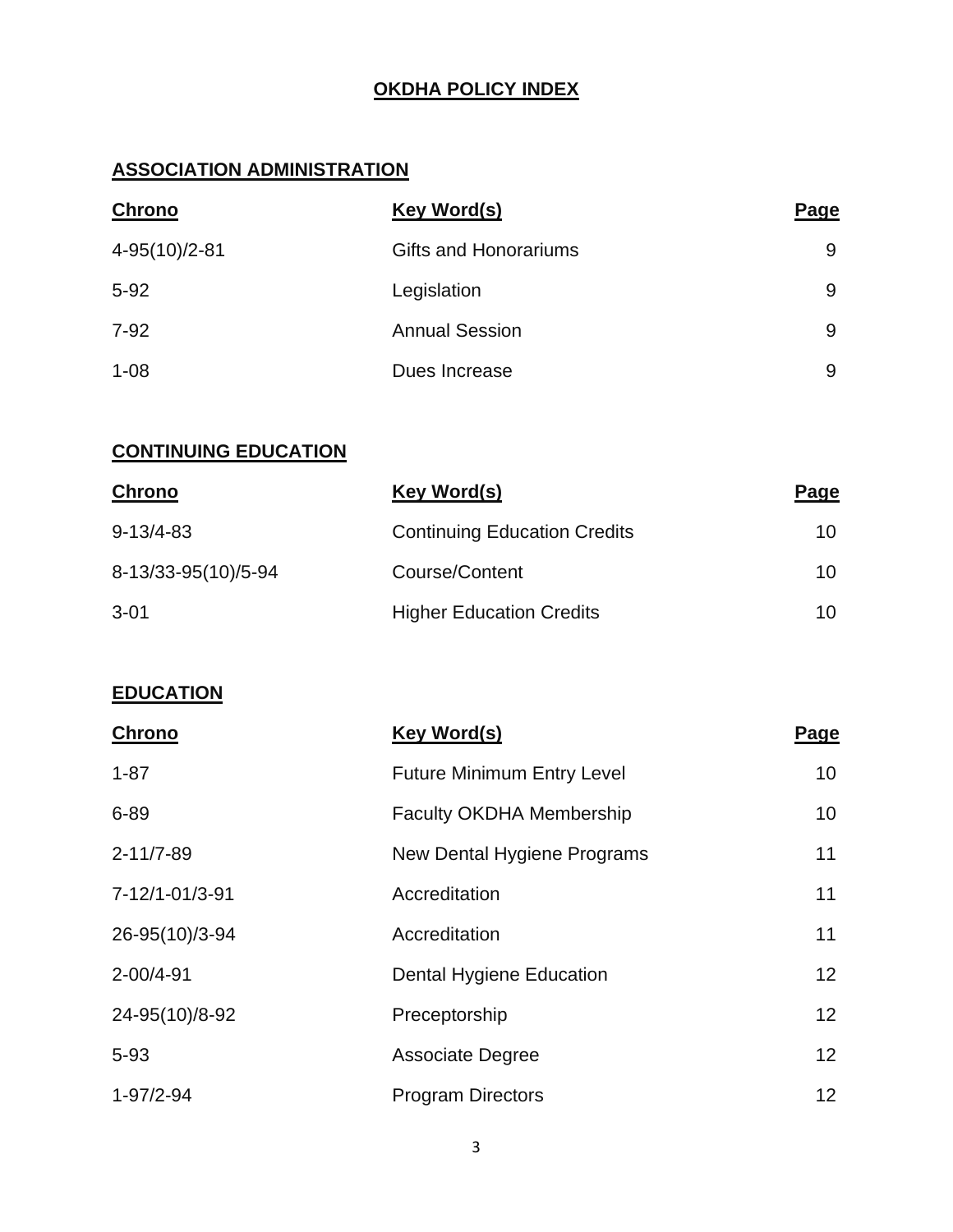| <b>Chrono</b>        | <b>Key Word(s)</b>                           | Page            |
|----------------------|----------------------------------------------|-----------------|
| 23-95(10)/3-94       | <b>Preceptor Training</b>                    | 13              |
| 10-13/34-95(10)/6-94 | Dental Hygiene Curricula                     | 13              |
| $3-95(10)$           | Recruitment                                  | 13              |
| $1 - 98$             | <b>SADHA Advisors/Association Membership</b> | 13 <sup>2</sup> |
| 4-13/13-07           | <b>Advanced Practitioner</b>                 | 13              |
| $6 - 09$             | Dental Hygiene Diagnosis                     | 13              |
| $9 - 20/9 - 19$      | <b>Student Scholarship</b>                   | 14              |
| $3 - 21$             | Diversity and Inclusion                      | 14              |
|                      |                                              |                 |

# **ETHICS**

| <b>Chrono</b>   | <b>Key Word(s)</b>                           | Page            |
|-----------------|----------------------------------------------|-----------------|
| 8-88            | <b>Compliance with State Law</b>             | 14              |
| $11 - 88$       | <b>Economic Coercion</b>                     | 14              |
| $1 - 89$        | <b>Covert Actions Involving OKDHA Policy</b> | 14              |
| $3 - 89$        | Infectious Disease/Dental Hygiene Care       | 14              |
| $2 - 90$        | <b>Equality of Care</b>                      | 14              |
| $9 - 93$        | <b>Access to Care</b>                        | 15 <sub>1</sub> |
| 2-97/10-93      | <b>Suspected Abuse</b>                       | 15              |
| $1 - 21/6 - 20$ | Inclusion, Diversity, Health Equity          | 15              |
| $7 - 20$        | Non-Discrimination in Health                 | 15              |
| $8-14/1-95(3)$  | <b>Accurate Representation</b>               | 15              |
| $7 - 14$        | <b>Truth in Advertising</b>                  | 15              |
| $1 - 15$        | Accountability                               | 15              |
| $2 - 02$        | <b>Protection of Clinical Exam Patients</b>  | 16              |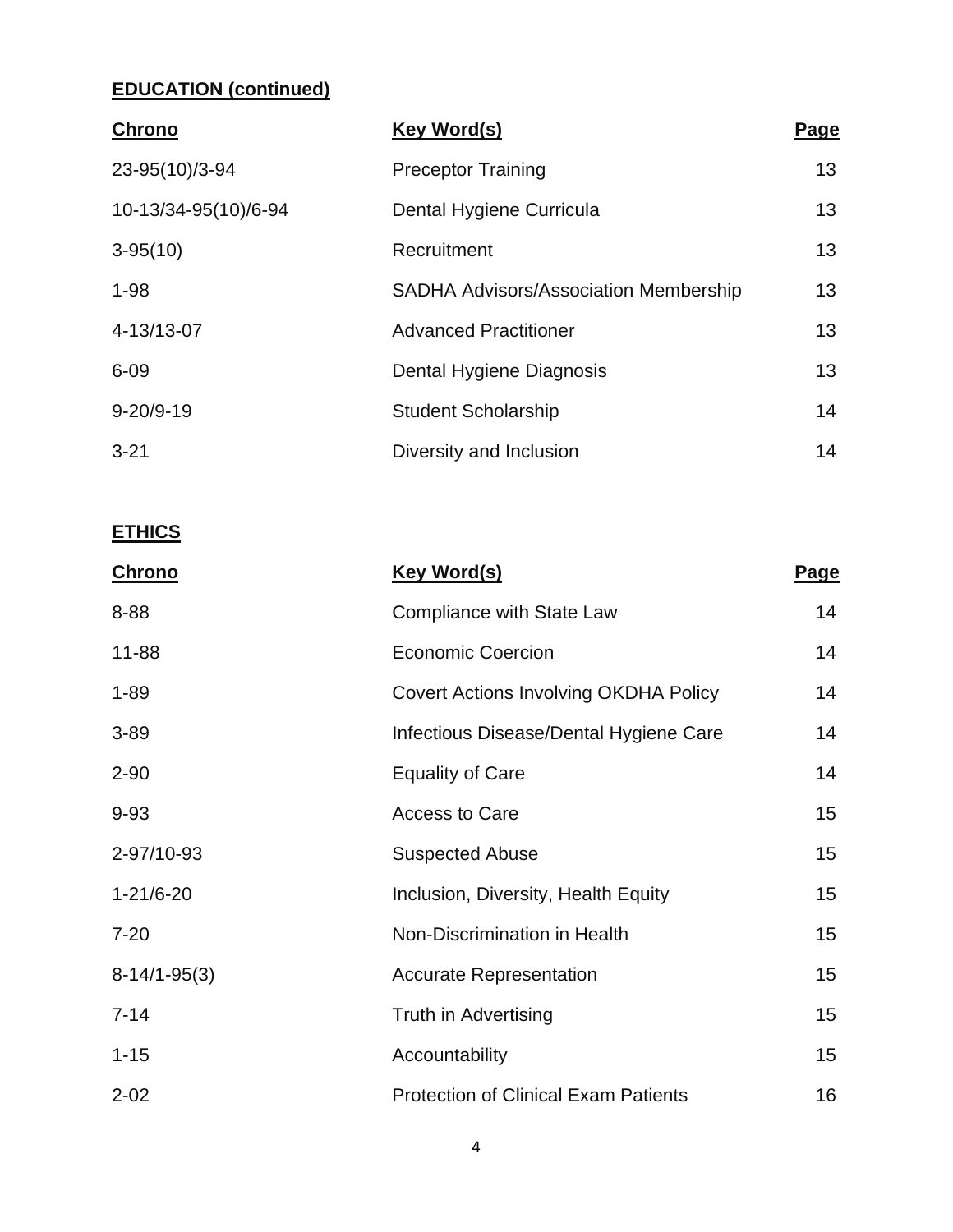## **LICENSURE**

| <b>Chrono</b>   | <b>Key Word(s)</b>                          | Page |
|-----------------|---------------------------------------------|------|
| $3 - 84$        | <b>CRDTS Support</b>                        | 16   |
| 5-97/7-88       | <b>CPR</b>                                  | 16   |
| $5 - 01/5 - 89$ | <b>National Board Exam Support</b>          | 16   |
| 5-00/6-91       | Licensing                                   | 17   |
| 8-94            | <b>WREB Support</b>                         | 17   |
| $7 - 00$        | Licensure and Regulation                    | 17   |
| $4 - 01$        | <b>Consultants/Advisors</b>                 | 17   |
| $8 - 05$        | <b>National Dental Hygiene Examinations</b> | 17   |
| 10-06           | <b>Credentialing Authority</b>              | 18   |

# **PRACTICE**

| <b>Chrono</b>       | Key Word(s)                        | <b>Page</b> |
|---------------------|------------------------------------|-------------|
| 1-99/4-96/18-79     | <b>Denture Care</b>                | 18          |
| 5-95(10)/2-83       | <b>Blood Pressure Screening</b>    | 18          |
| $5 - 83$            | <b>Manpower Limitations</b>        | 18          |
| $1 - 84$            | <b>Oppose Independent Practice</b> | 18          |
| $2 - 86$            | <b>Selective Polishing</b>         | 18          |
| 7-13/5-12/3-90      | <b>Third Party Payment</b>         | 19          |
| 4-12/9S-95(10)/4-90 | Dental Hygiene Self-Regulation     | 19          |
| $5 - 10/5 - 90$     | <b>Peer Review</b>                 | 19          |
| $11 - 14/1 - 91$    | <b>Primary Care Provider</b>       | 19          |
| $2 - 91$            | <b>Direct Care Provider</b>        | 19          |
| 27-95(10)/7-91      | Scope of Practice and Settings     | 20          |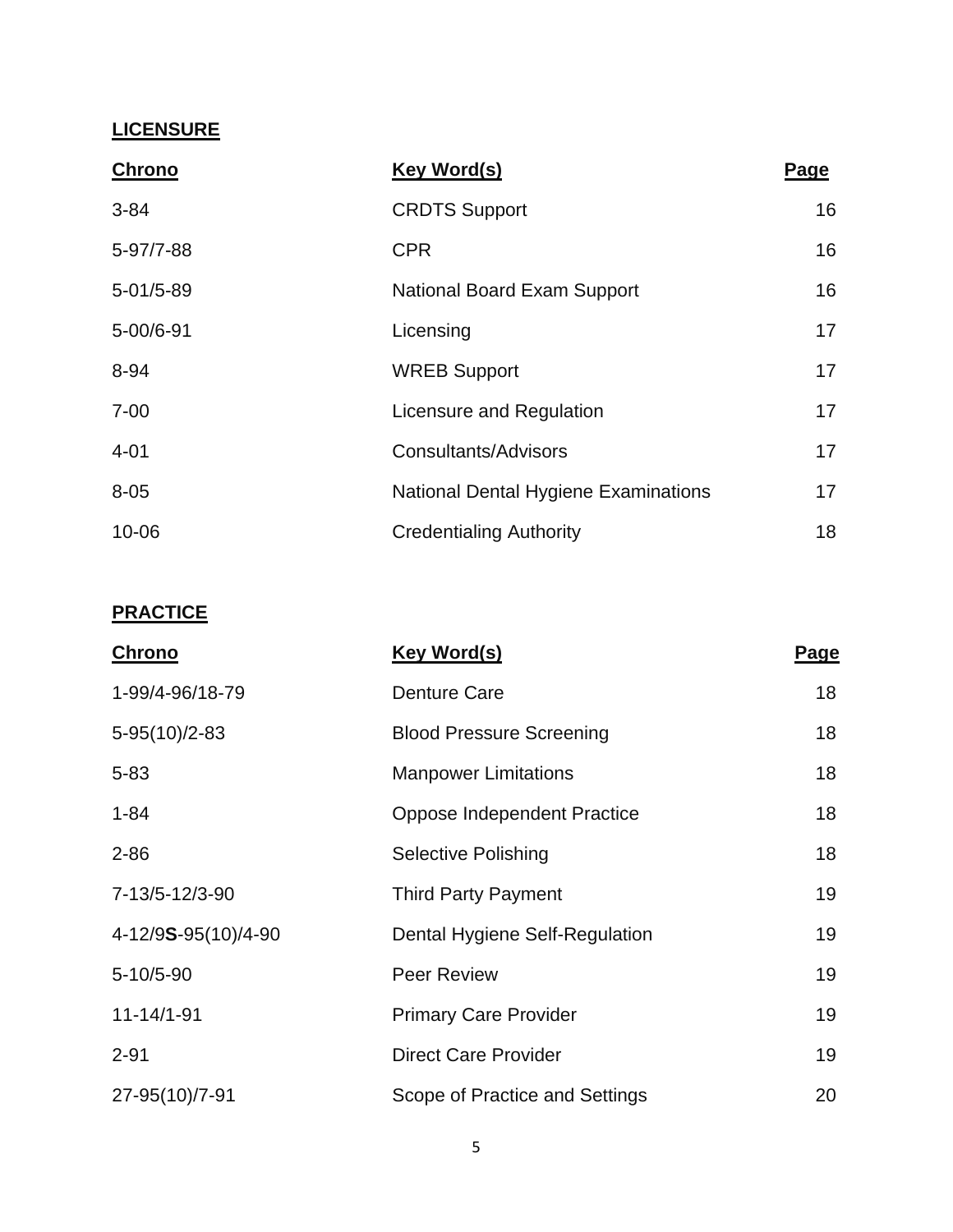| <b>Chrono</b>   | <b>Key Word(s)</b>                            | Page |
|-----------------|-----------------------------------------------|------|
| $10 - 14$       | Supervision                                   | 20   |
| 31-95(10)/4-92  | <b>Licensure Process</b>                      | 20   |
| $6 - 21$        | <b>Licensure Portability</b>                  | 20   |
| 1-96/3-93       | <b>Insurance Benefits</b>                     | 20   |
| 2-96/8-93       | <b>Prevention of Disease Transmission</b>     | 21   |
| $2 - 95(3)$     | <b>Standardized Competencies</b>              | 21   |
| $4 - 00$        | <b>Utilization</b>                            | 21   |
| 2-99/5-96       | <b>Opposition to Illegal Practice</b>         | 21   |
| $6 - 13/3 - 99$ | <b>Alternative Practice Settings</b>          | 21   |
| $1 - 03$        | <b>Extra/Intra-Oral Examinations</b>          | 21   |
| $4 - 04$        | <b>Nutritional Screening</b>                  | 22   |
| $9 - 05$        | <b>Collection of Forensic Data</b>            | 22   |
| $2 - 20$        | <b>Utilization During Crises</b>              | 22   |
| $3 - 20$        | <b>Response During Crises</b>                 | 22   |
| $5 - 09$        | <b>Workforce Models</b>                       | 22   |
| $6 - 09$        | Dental Hygiene Diagnosis                      | 22   |
| $6 - 10$        | <b>Collaborative Relationships</b>            | 23   |
| $7 - 10$        | <b>Risk Assessment</b>                        | 23   |
| $8 - 10$        | Dental Hygienists Perform Screenings          | 23   |
| $5 - 20$        | Fair Labor Standards Act/Pay with W2          | 23   |
| $3 - 15$        | <b>Direct Reimbursement for Services</b>      | 23   |
| $4 - 20$        | <b>National Provider Identification (NPI)</b> | 23   |
| $9 - 16$        | <b>Expanding Dental Hygiene Codes</b>         | 23   |
| $3 - 17$        | <b>Utilization of Technologies</b>            | 24   |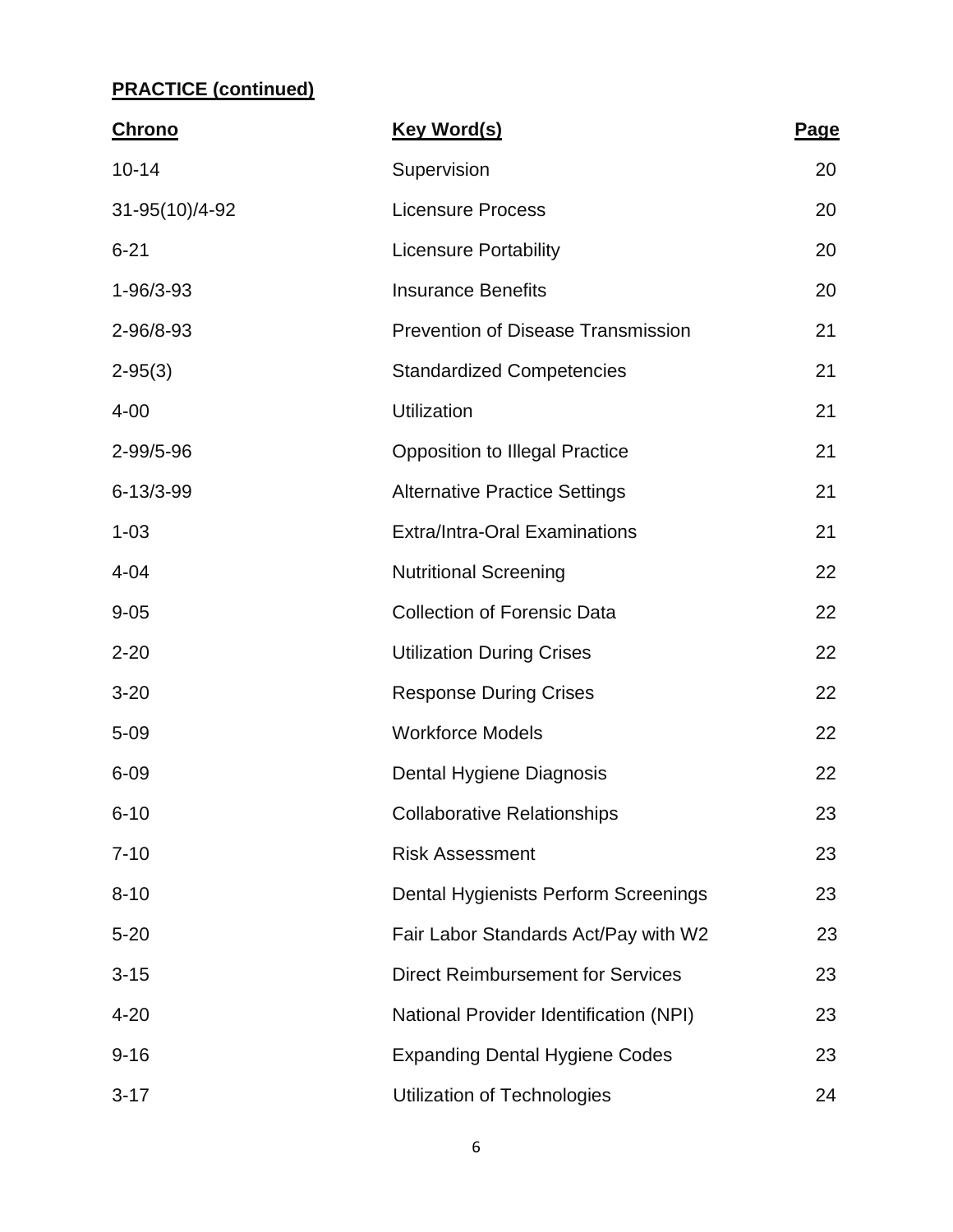# **PRACTICE**

| <b>Chrono</b> | <b>Key Word(s)</b>                         | Page |
|---------------|--------------------------------------------|------|
| $4 - 17$      | Use of Lasers                              | 24   |
| $5 - 17$      | Comprehensive Role of the Dental Hygienist | 24   |
| $9 - 18$      | Preventive/Therapeutic Oral Health Care    | 24   |
| $7 - 21$      | Orofacial Myofunctional Therapy (OMT)      | 24   |

# **PUBLIC HEALTH**

| <b>Chrono</b>          | <u>Key Word(s)</u>                                | Page |
|------------------------|---------------------------------------------------|------|
| 2-15/5-04/8-83         | Fluoridation                                      | 25   |
| 7-04/13-95(10)/3-86    | <b>School Fluoridation Programs</b>               | 25   |
| $2 - 93$               | <b>Comprehensive Oral Health</b>                  | 25   |
| $1-12/6-95(3)$         | <b>Nutrition</b>                                  | 25   |
| 4-97/35-95(10)/8-95(3) | <b>Oral Disease Prevention</b>                    | 25   |
| $9 - 14$               | <b>Tobacco Cessation and Marketing</b>            | 25   |
| $3 - 96$               | Preventive Program Funding                        | 25   |
| $3 - 97$               | <b>School Oral Health Education Programs</b>      | 26   |
| $9 - 10/3 - 98$        | <b>Community Oral Health Programs</b>             | 26   |
| $3-12/1-02$            | <b>Early Childhood Oral Care</b>                  | 26   |
| $2 - 03$               | <b>Underserved Populations/Loan Forgiveness</b>   | 26   |
| $6 - 04$               | <b>Preventative/Therapeutic Fluoride Benefits</b> | 26   |
| $8 - 04$               | <b>Protection During Sports</b>                   | 26   |
| $2 - 05$               | <b>Tobacco-Free Environment</b>                   | 26   |
| $3 - 05$               | <b>Collection of Data</b>                         | 27   |
| $1 - 07$               | <b>Substance Abuse Collaboration</b>              | 27   |
| $2 - 07$               | <b>Evidence-Based Approaches</b>                  | 27   |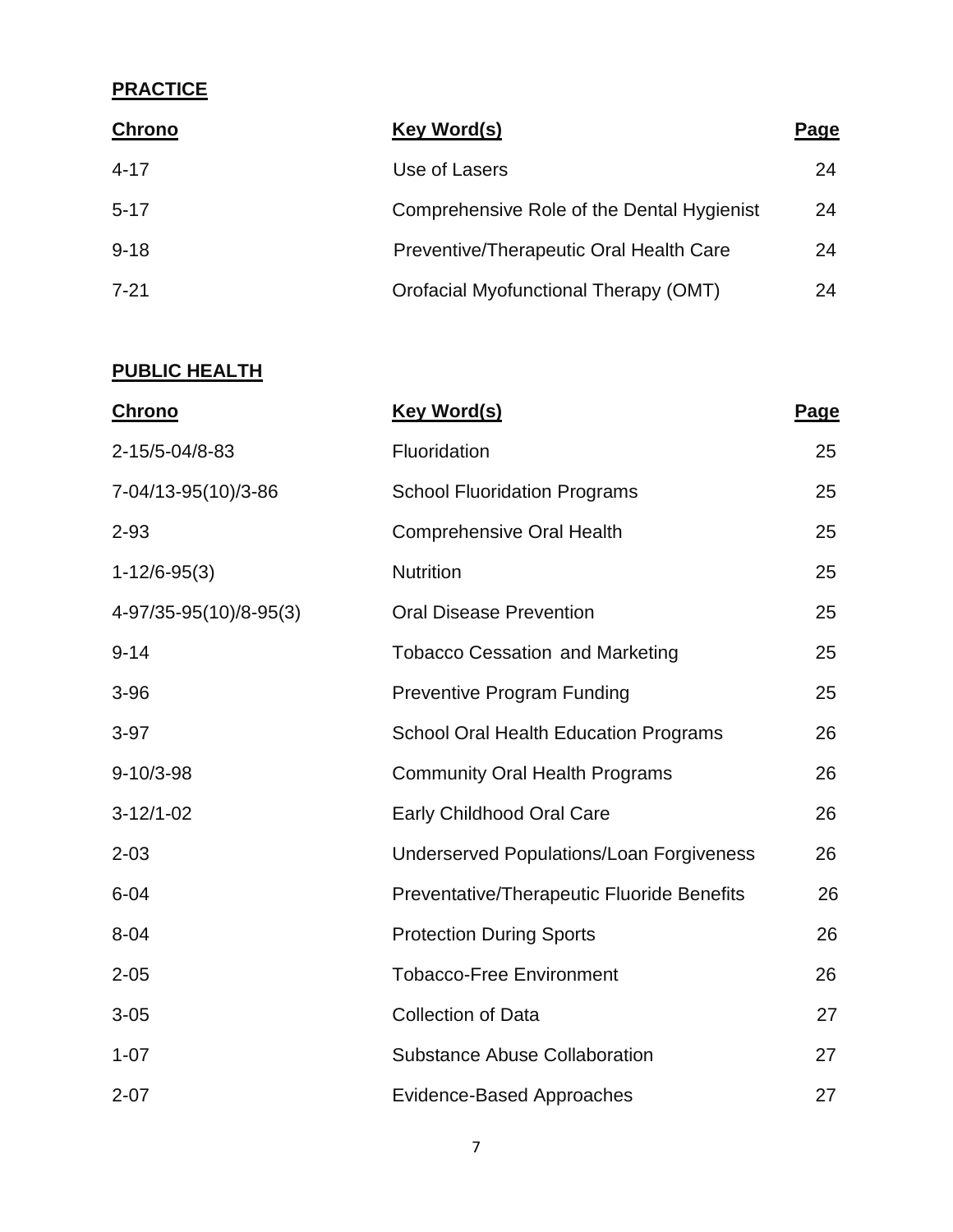| <b>Chrono</b>    | <b>Key Word(s)</b>                           | <b>Page</b> |
|------------------|----------------------------------------------|-------------|
| $4 - 07$         | <b>Oral Piercing</b>                         | 27          |
| $12 - 07/1 - 17$ | <b>School Entry Oral Examination</b>         | 27          |
| $2 - 08$         | <b>Cultural and Linguistic Competence</b>    | 27          |
| $8 - 09$         | <b>Collaborative Partnerships/Coalitions</b> | 27          |
| $10 - 10$        | <b>Product Labeling</b>                      | 28          |
| $11 - 10$        | <b>Policy Efforts</b>                        | 28          |
| $12 - 10$        | <b>Informing Stakeholders</b>                | 28          |
| $6 - 17$         | <b>BOD Ruling to Protect Public</b>          | 28          |

## **RESEARCH**

| <b>Chrono</b> | Key Word(s)             | Page |
|---------------|-------------------------|------|
| $1 - 94$      | <b>Applied Research</b> | 28   |

# **GLOSSARY** 29-33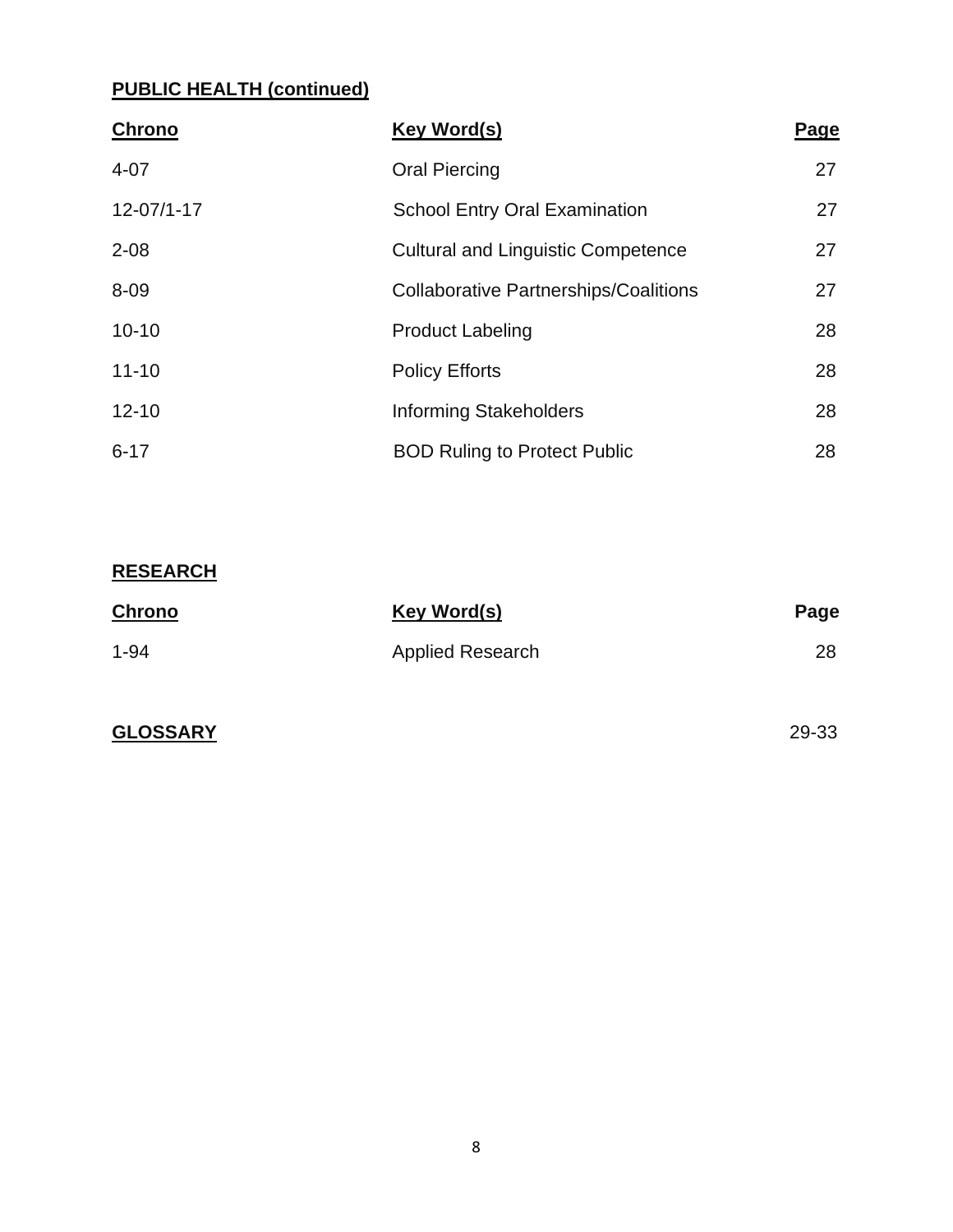# **ASSOCIATION ADMINISTRATION**

Gifts, honorariums, or tributes made to visiting ADHA officers, or other dignitaries may be made in the form of a donation to the Institute of Oral Health.

#### **Gifts and Honorariums 4-95(10)/2-81**

Any initial legislation that is drafted must be reviewed by and approved with a two-thirds majority vote by the OKDHA Board of Trustees prior to being introduced to the legislature.

## **Legislation 5-92**

The OKDHA supports that the Annual Session of the OKDHA:

-is the time necessary to conduct the business of the Association through the establishment of policy, election of officers, and the adoption of the fiscal year budget through the House of Delegates;

-provides the opportunity to expand the educational and professional knowledge base of dental hygienists;

-provides the atmosphere where dental hygienists, statewide, can exchange information and network relationships necessary for professional growth;

-contributes to the financial viability of the Association.

In addition, the OKDHA recognizes the OKDHA Annual Session as the opportunity for dental hygienists to participate with their office staff to reinforce the team approach in the delivery of dental services, and for dental hygienists to contribute their professional development, acquired through mentoring within their Association, as enhancement to the dental team.

## **Annual Session 7-92**

The OKDHA increase constituent dues twenty dollars. *(\$45 increased to \$65)*

## **Dues Increase 1-08**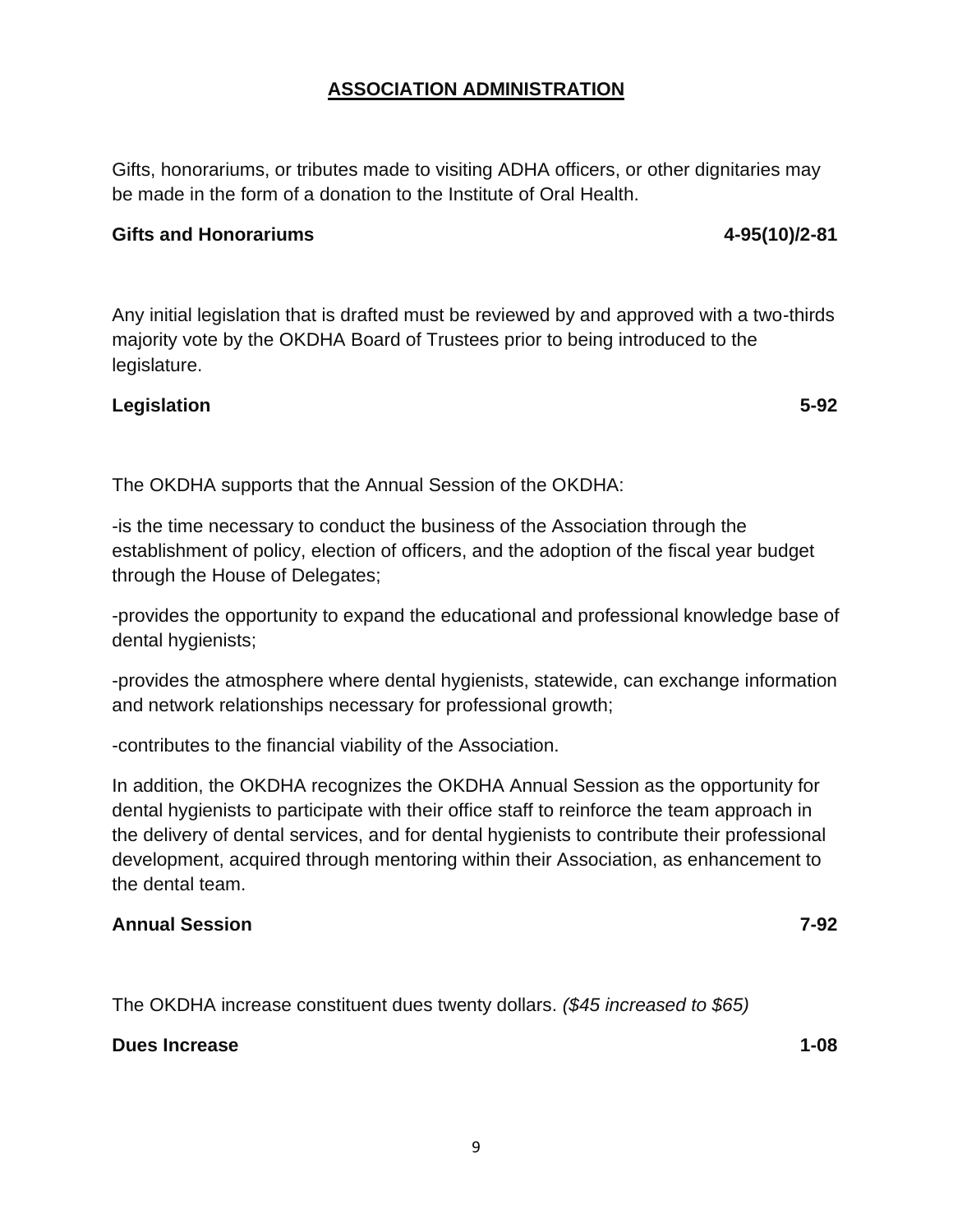# **CONTINUING EDUCATION**

The OKDHA supports the acceptance of courses in the areas of behavioral science, jurisprudence, and ethics for continuing education credit for re-licensure.

#### **Continuing Education Credits 6-130 and 2018 10:00 AM Series 10:00 AM Series 9-13/4-83**

The OKDHA advocates that licensing boards accept continuing education courses in the Dental Hygiene Process of Care: Assessment, Diagnosis, Treatment Planning, Implementation, Evaluation, and Documentation.

#### **Course/Content 8-13/33-95(10)/5-94**

The OKDHA advocates that licensing agencies accept higher education credits pertaining to any of the professional roles of the dental hygienist for continuing education credit.

#### **Higher Education Credits 3-01/5-05**

# **EDUCATION**

The OKDHA supports all aspects of formal dental hygiene education which includes certificate, associate, baccalaureate and graduate degree programs, and OKDHA declares its intent to establish the baccalaureate degree as the minimum entry level for dental hygiene practice in the future and to develop the theoretical base for dental hygiene practice.

#### **Future Minimum Entry Level 2008 1-87**

The OKDHA encourages all dental hygiene faculty to be members of OKDHA.

## **Faculty OKDHA Membership 6-89**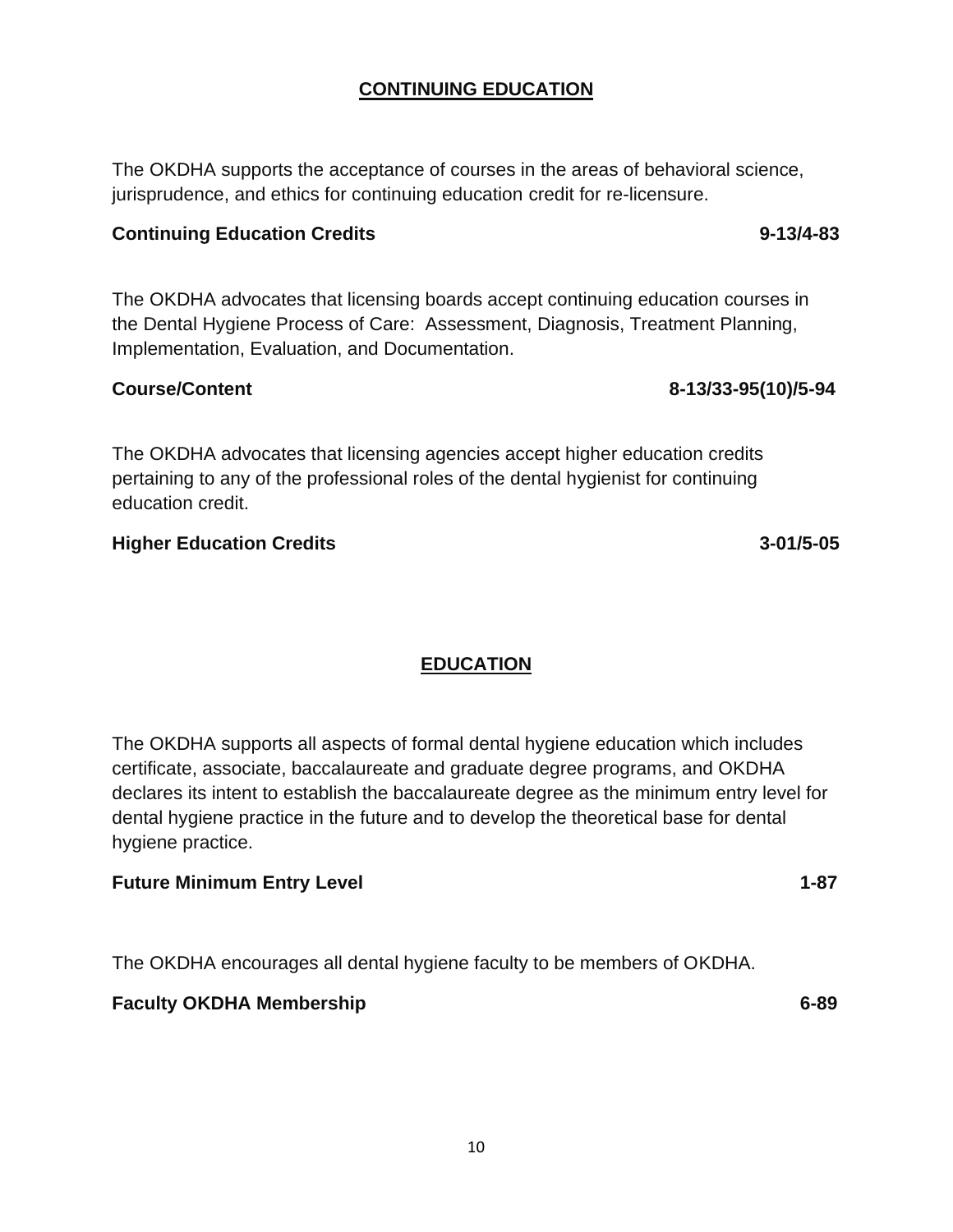The OKDHA supports the initiation of new dental hygiene educational programs IF:

-the proposed program has conducted a comprehensive evidence-based needs assessment to support the development and sustainability of the program. It is further documented that an existing institution of higher education cannot meet these needs.

-there is a documented evidence based ongoing manpower need that cannot be met by currently licensed dental hygienists.

-there is a qualified applicant pool.

-there is a potential patient pool.

-the program offers an integrated curriculum that culminates in a baccalaureate degree in dental hygiene.

-the program has financial resources to initiate and maintain dental hygiene education standards.

-the program is endorsed by the component and constituent dental hygienists' associations, community partners and potential employers.

-the program meets appropriate accreditation requirements prior to the acceptance of students.

#### **New Dental Hygiene Programs 2-11/7-89**

The OKDHA advocates accreditation, by the dental hygiene profession, of entry level, degree completion and graduate dental hygiene education programs.

#### **Accreditation 7-12/1-01/3-91**

The OKDHA supports accreditation standards that prepare entry level dental hygienists to assume each of the professional roles of a dental hygienist in a variety of settings to meet the preventative and therapeutic health care needs of the public.

**Accreditation 6-05/26-95(10)/5-91**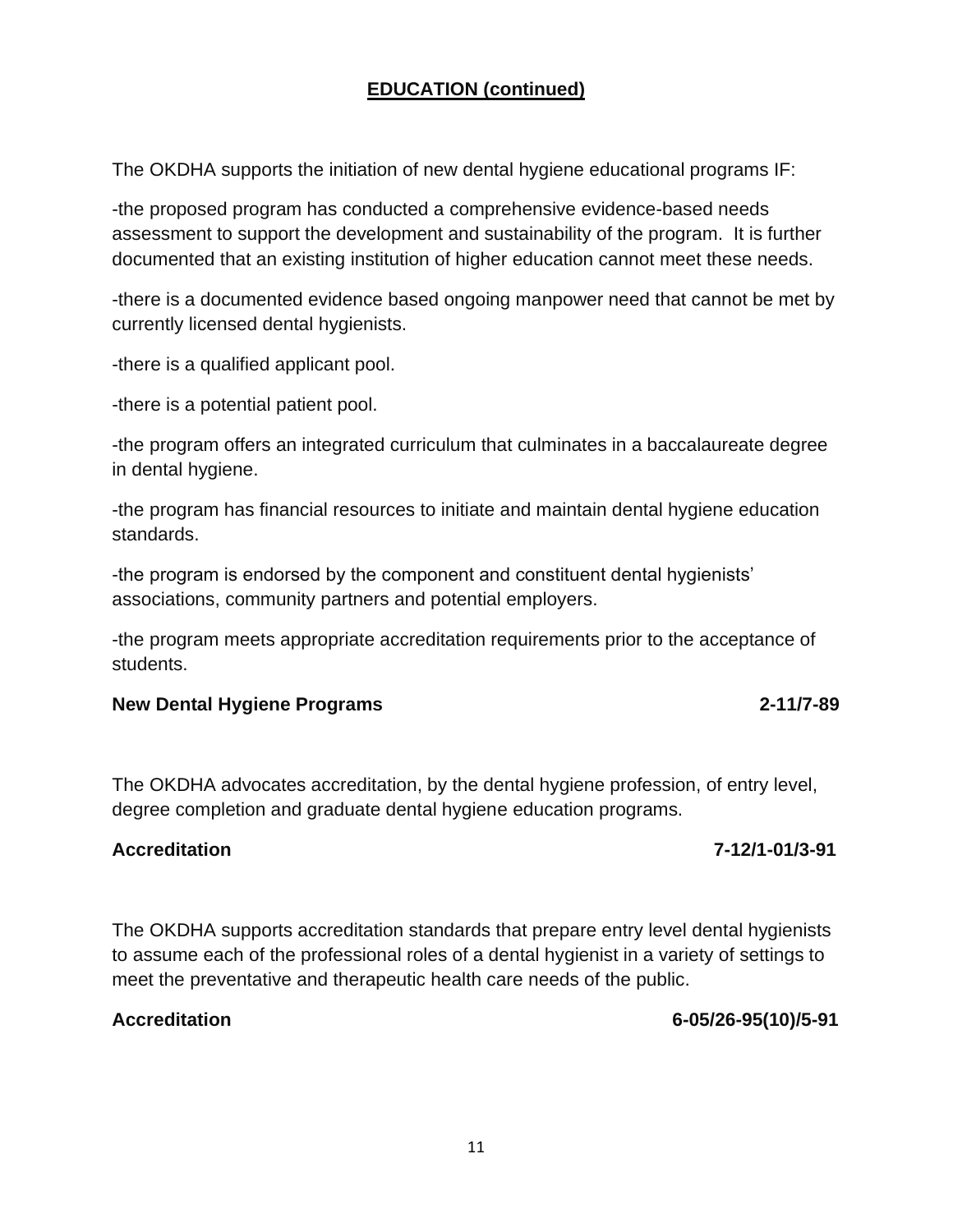The OKDHA supports the development and implementation of flexibly scheduled and/or technologically advanced educational delivery systems only when clinical, didactic and laboratory education is provided through an accredited dental hygiene program.

#### **Dental Hygiene Education 2-00/4-91**

The OKDHA considers preceptorship to be the dilution of the dental hygiene scope of practice through on-the-job training, reduced educational standards or delegation of any current dental hygiene services addressed by stature or rule to unlicensed persons.

#### **Preceptorship 24-95(10)/8-92**

The OKDHA supports the following principles of dental hygiene education:

-Programs offering associate degrees should provide an education consistent with the associate degree standards of higher education. The associate degree curriculum should be conducted at an educational level that includes a minimum of two academic years of dental hygiene curriculum provided in a college or institution of higher education, the program of which is accredited by a national agency recognized by the United States Department of Education and/or an appropriate national voluntary agency. This educational level should allow for admission to four-year colleges and/or universities at the upper division level.

-The curricula should allow for integration of all liberal arts, biomedical sciences, oral health sciences and dental hygiene sciences content and shall provide a theoretical framework for all aspects of dental hygiene practice.

-Associate degree programs are encouraged to develop academic partnerships or articulation agreements with four-year colleges and/or universities to allow the development of integrated baccalaureate degree dental hygiene curricula.

## **Associate Degree 5-93**

The OKDHA advocates that dental hygiene educational programs be administered or directed by an educationally qualified licensed dental hygienist.

## **Program Directors 1-97/2-94**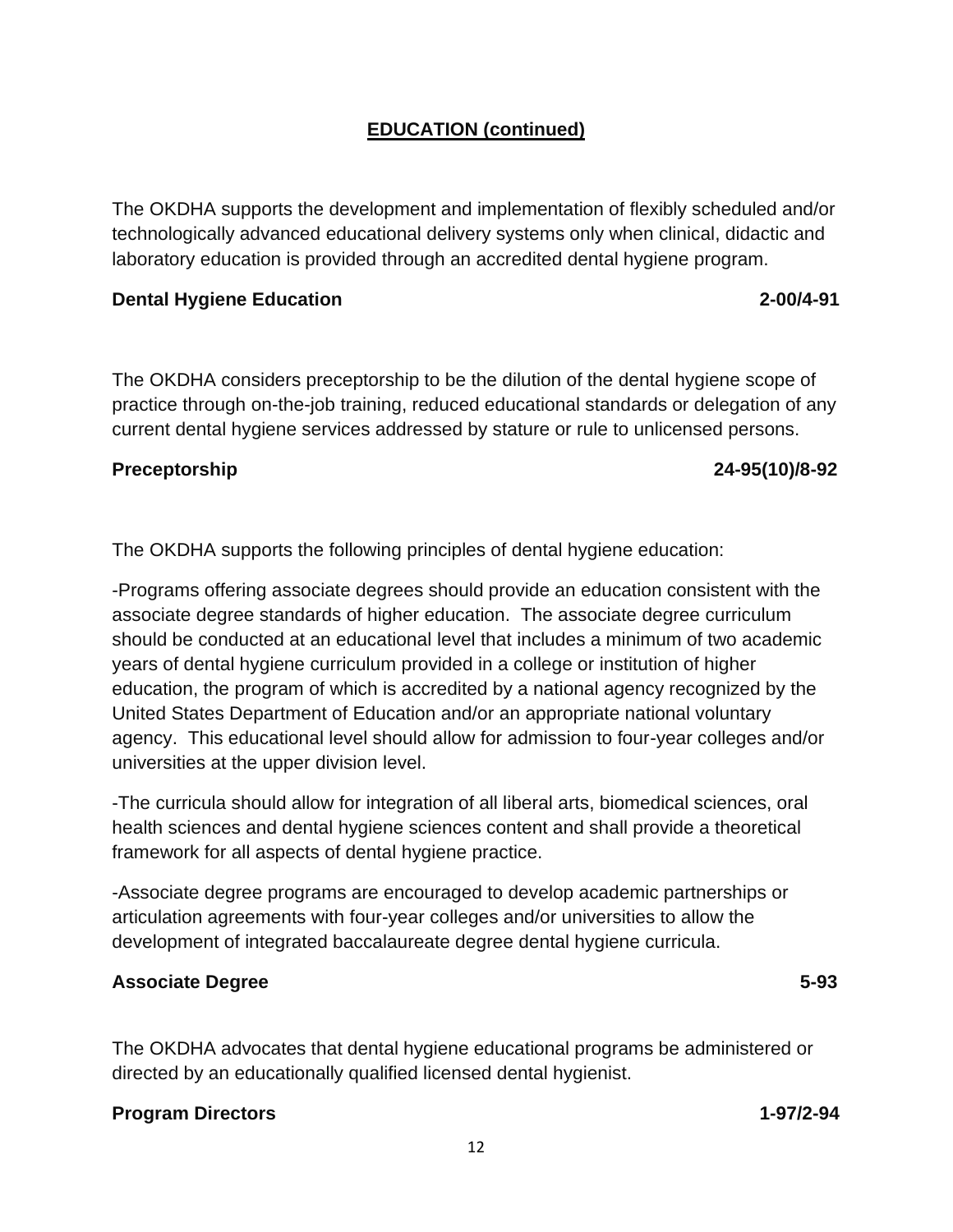The OKDHA is opposed to the recognition of preceptor training or any other mechanisms which undermine existing minimum educational standards and/or requirements for the licensure and practice of dental hygiene.

#### **Preceptor Training 23-95(10)/3-94**

The OKDHA supports dental hygiene curricula that lead to competency in the dental hygiene process: Assessment, Diagnosis, Treatment Planning, Implementation, Evaluation, and Documentation. This process requires integrated, intellectual, interpersonal, and technical competencies.

## **Dental Hygiene Curricula 10-13/34-95(10)/6-94**

The OKDHA advocates that licensed and student dental hygienists be responsible for dental hygiene career recruitment.

#### **Recruitment 3-95(10)**

The OKDHA requires SADHA advisors be voting members of the Oklahoma Dental Hygienists' Association.

**SADHA Advisors/Association Membership 1-98** 

The OKDHA advocates the creation of an *Advanced Dental Hygiene Practitioner* who provides diagnostic, preventive, restorative, and therapeutic services directly to the public.

#### **Advanced Practitioner 04-13/13-07**

OKDHA advocates that the dental hygiene diagnosis is a necessary and intrinsic element of dental hygiene education and scope of practice.

## **Dental Hygiene Diagnosis 6-09**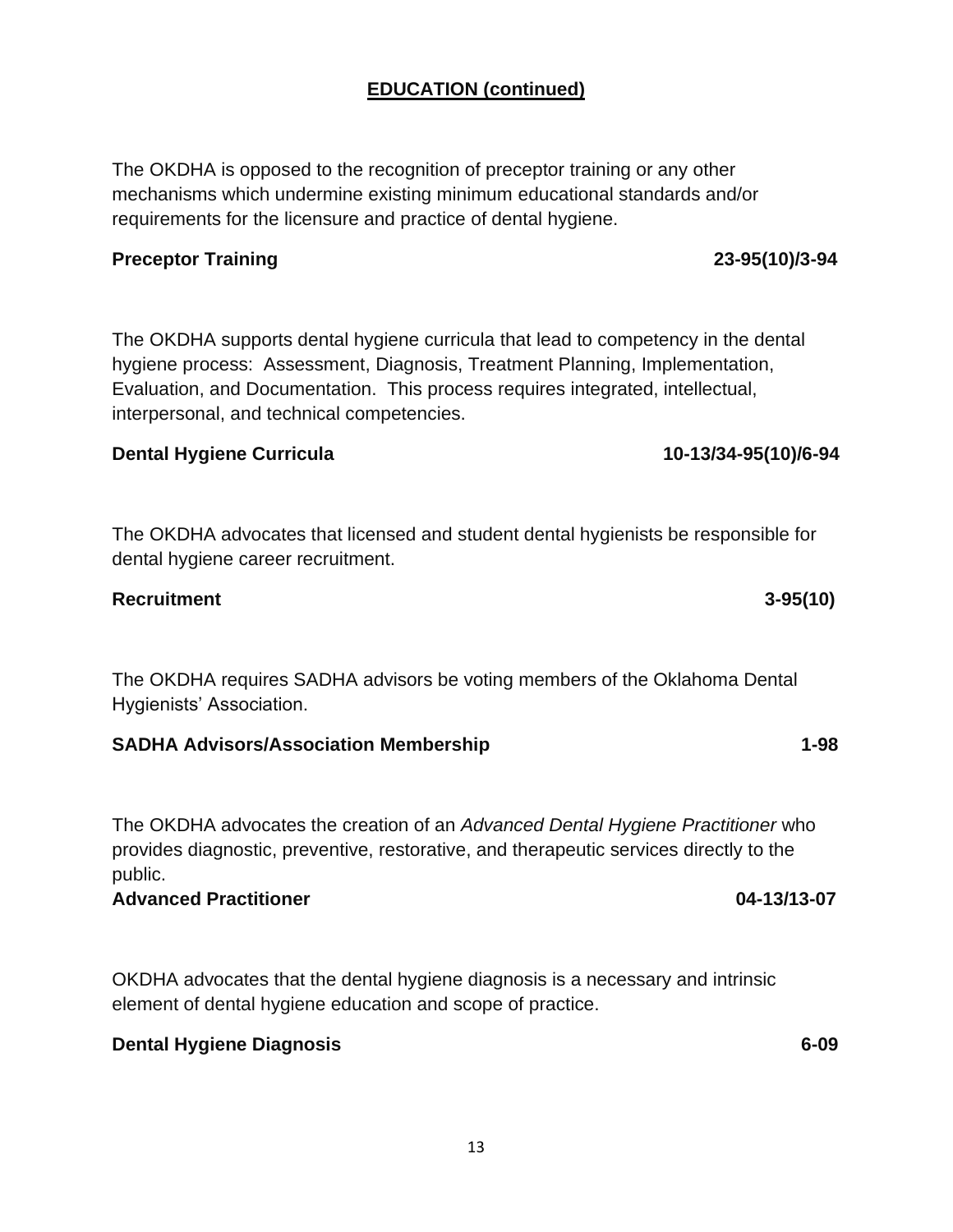The Cyndy Vogler-Henry Memorial Student Scholarship is established. **Student Scholarship 9-20/9-19** 

The OKDHA supports diversity and inclusion in dental hygiene educational programs.

**Diversity and Inclusion in Education 3-21**

# **ETHICS**

The OKDHA supports compliance of all dental personnel with those statutes and regulations which govern the delegation and supervision of services.

## **Compliance with State Law 8-88**

The OKDHA opposes all forms of economic coercion or threats of economic sanctions against businesses or individuals resulting from professional differences of opinion with respect to legislative and regulatory issues concerning the availability and accessibility of quality, cost-effective oral health care.

## **Economic Coercion 3-89**

The OKDHA believes that dental hygienists are ethically and morally responsible to provide dental hygiene care to all patients including those who may have or have been exposed to infectious diseases such as AIDS and Hepatitis B, utilizing nationally accepted infection control and barrier techniques.

## **Infectious Disease/Dental Hygiene Care 3-89**

The OKDHA maintains that treatment plan options should be offered equally to all patients regardless of economic status, third party coverage, or other remuneration methods.

# **Equality of Care** 2-90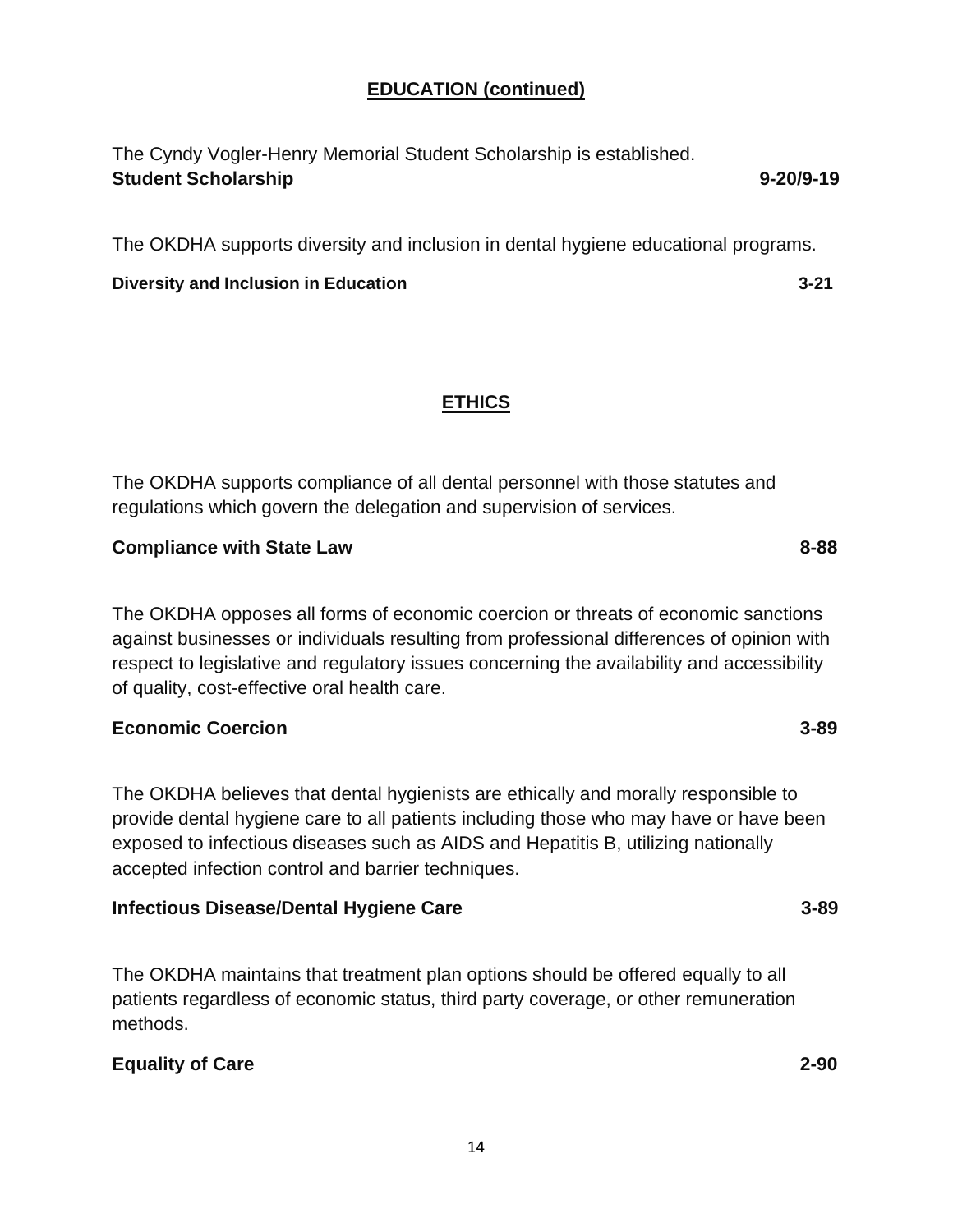# **ETHICS (continued)**

The OKDHA advocates access to total health care including oral health care to all people.

#### **Access to Care 9-93**

The OKDHA advocates that dental hygienists, as health care professionals, are responsible for reporting suspected abuse and/or neglect of any individual to the proper authorities.

#### **Suspected Abuse 2-97/10-93**

The OKDHA advocates a safe work environment free of discrimination and harassment. **Non-Discrimination and Harassment 7-20**

OKDHA supports inclusion, diversity, and health equity. OKDHA supports policies, structure, and practices that create the opportunity for all people, regardless of race, ethnicity, class, culture, religion, language, gender, gender identity, sex, sexual orientation, nationality, citizenship, ability, age, and other dimensions of difference to attain the highest level of health.

**Inclusion, Diversity, and Health Equity 1-21/6-20**

The OKDHA advocates for accurate representation of dental hygiene services.

# Accurate Representation **8-14/1-95(3)**

The OKDHA advocates for truth in advertising supported by evidence-based research and supports recognized professional and consumer groups who promote those efforts.

#### **Truth in Advertising 7-14**

The OKDHA maintains that dental hygienists are ethically and legally responsible and directly accountable for their professional conduct, decision-making, quality of services, and actions.

## Accountability **1-15**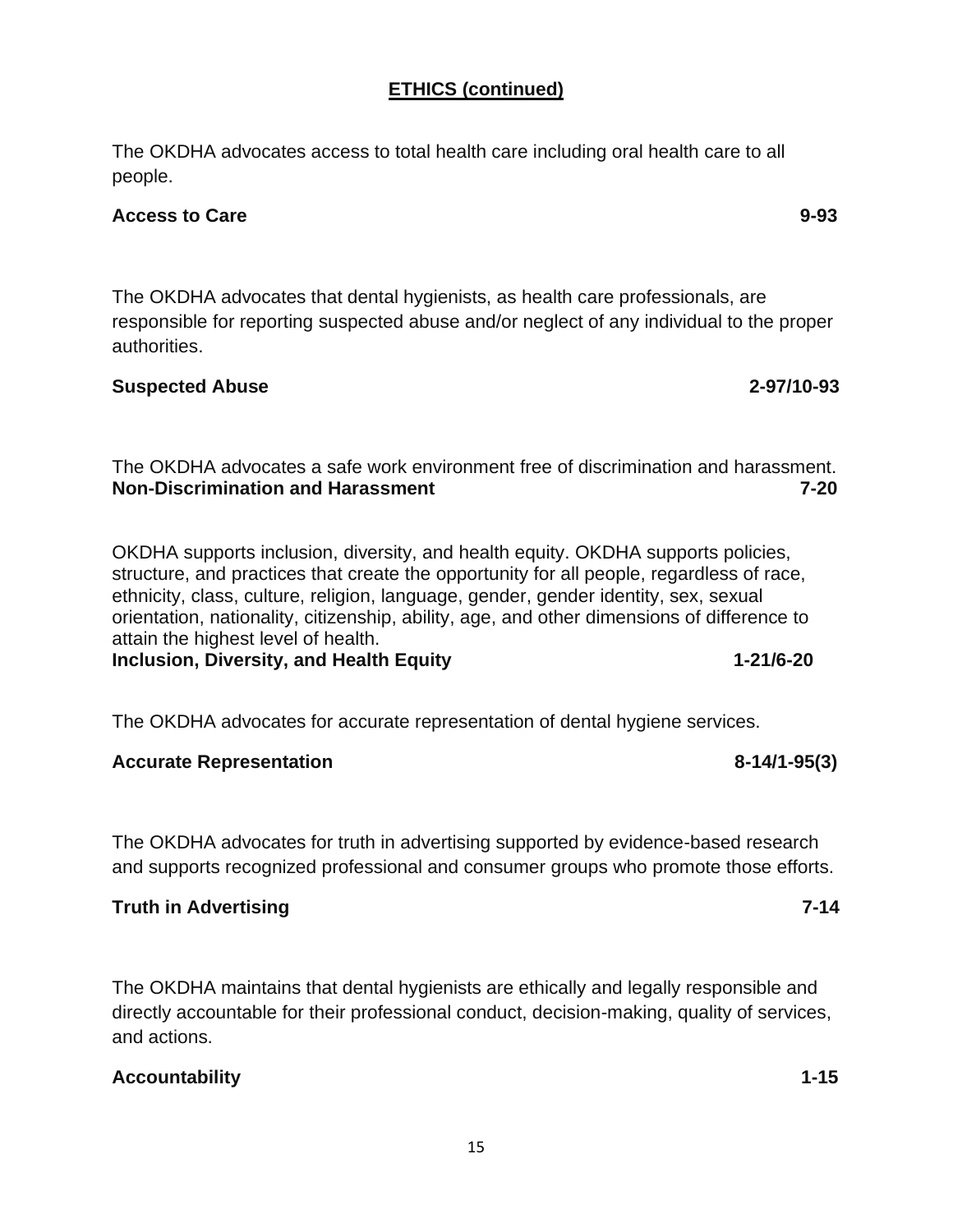# **ETHICS (continued)**

The OKDHA advocates that regional and/or state testing agencies adopt policies that ensure the highest ethical standards to protect the safety and welfare of patients who participate in clinical dental hygiene examinations.

# **Protection of Clinical Exam Patients 2-02**

# **LICENSURE**

The OKDHA supports the Central Regional Dental Testing Service as a comprehensive and objective method of testing dental hygienists.

# **CRDTS Support 3-84**

The OKDHA supports certification of Basic Life Support on the health professional level for license renewal for all dental hygienists.

# **CPR 5-97/7-88**

The OKDHA supports recognition of the ADA Joint Commission on National Dental Examinations' National Board Dental Hygiene Examination by licensing authorities for each legal jurisdiction in lieu of written examinations administered by such authorities, except where additional examinations are necessary to test for dental hygiene procedures not addressed by the National Board Dental Hygiene Examination. In addition, the OKDHA supports the development and implementation of a dental hygiene national board examination administered by any agency recognized by the United States Department of Education and ADHA, which tests the ability to apply knowledge of dental hygiene, biological sciences and oral medicine. This knowledge is acquired through completion of an accredited dental hygiene program.

# **National Board Exam Support 5-01/5-89**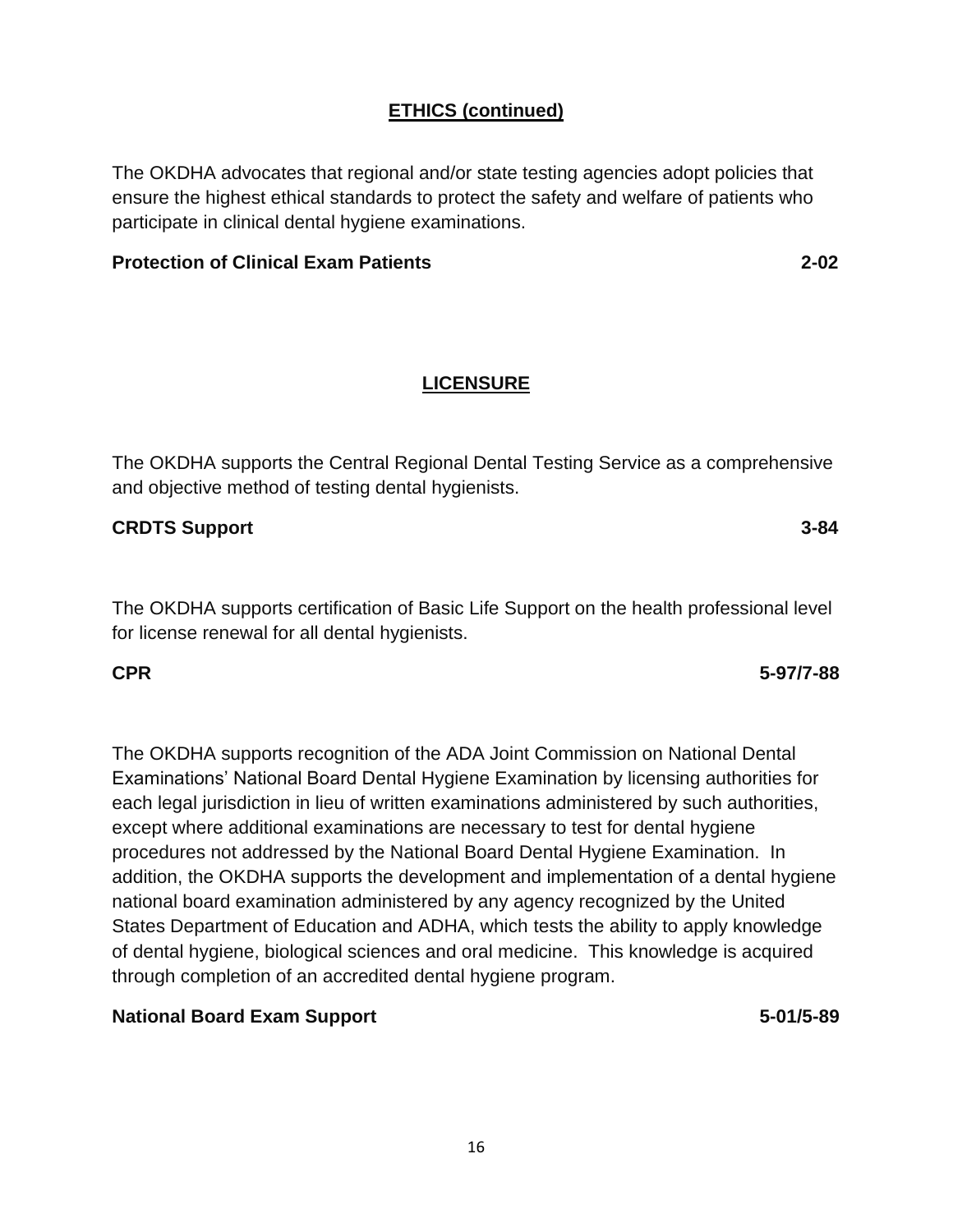## **LICENSURE (continued)**

The OKDHA supports application for Oklahoma licensure by currently licensed dental hygienists from other states who have met the following minimum criteria:

\* Graduation from an accredited dental hygiene program;

Successful completion of both an ADHA recognized national board dental hygiene examination and a regional and/or state board examination;

\* Possession of a valid dental hygiene license in another state/jurisdiction in which the individual is licensed;

Absence of pending and/or final disciplinary action in any other state/jurisdiction in which the individual has been licensed, and

Must have been in active practice, to include military service and teaching, within two years immediately prior to application.

#### **Licensing 5-00/6-91**

The OKDHA recognizes the Western Regional Examining Board as a comprehensive and objective method of testing dental hygienists.

#### **WREB Support 8-94**

The OKDHA supports licensure and regulation of dental hygienists.

| <b>Licensure and Regulation</b> | 7-00 |
|---------------------------------|------|
|---------------------------------|------|

The OKDHA supports licensed dental hygienists who are graduates of accredited dental hygiene programs to serve as consultants/advisors to state boards of dental hygiene/dentistry.

#### **Consultants/Advisors 4-01**

The OKDHA supports national dental hygiene examinations for licensure that are valid, reliable, and cost-effective assessments of clinical skills.

#### **National Dental Hygiene Examinations 8-05**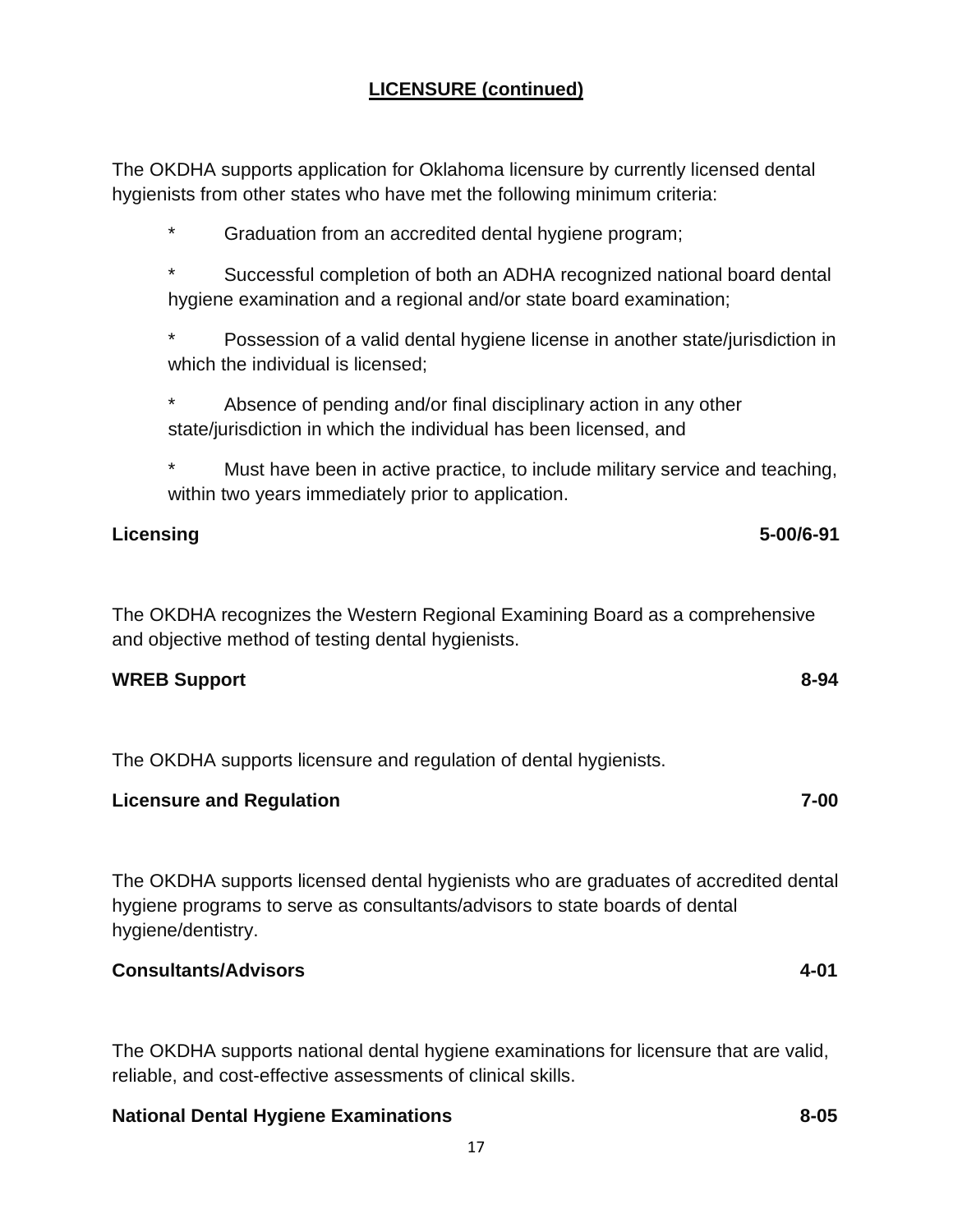#### 18

#### **LICENSURE (continued)**

The OKDHA supports ADHA's declaration in its intent to be the credentialing authority for the dental hygiene profession beyond initial licensure. **Credentialing Authority 10-06**

## **PRACTICE**

The OKDHA supports efforts to meet the public needs through programs providing low cost quality denture care by licensed dental professionals.

*Note: Original Policy 18-79 included "The OKDHA supports the efforts of the Oklahoma dental profession to uphold the standards of quality oral health care through vigorous opposition to the practitioners of denturism." in addition to the above statement.*

#### **Denture Care 1-99/4-96/18-79**

The OKDHA advocates that dental hygienists should be involved in measuring and recording blood pressure on patients as a part of conducting a thorough health history.

#### **Blood Pressure Screening 5-95(10)/2-83**

The OKDHA opposes the legal limitation on the number of dental hygienists who may practice in a given setting.

#### **Manpower Limitations 5-83**

The OKDHA does not support the concept of independent practice in Oklahoma.

**Oppose Independent Practice 1-84** 

The OKDHA supports the practice of selective polishing for all oral prophylaxes.

#### **Selective Polishing 2-86**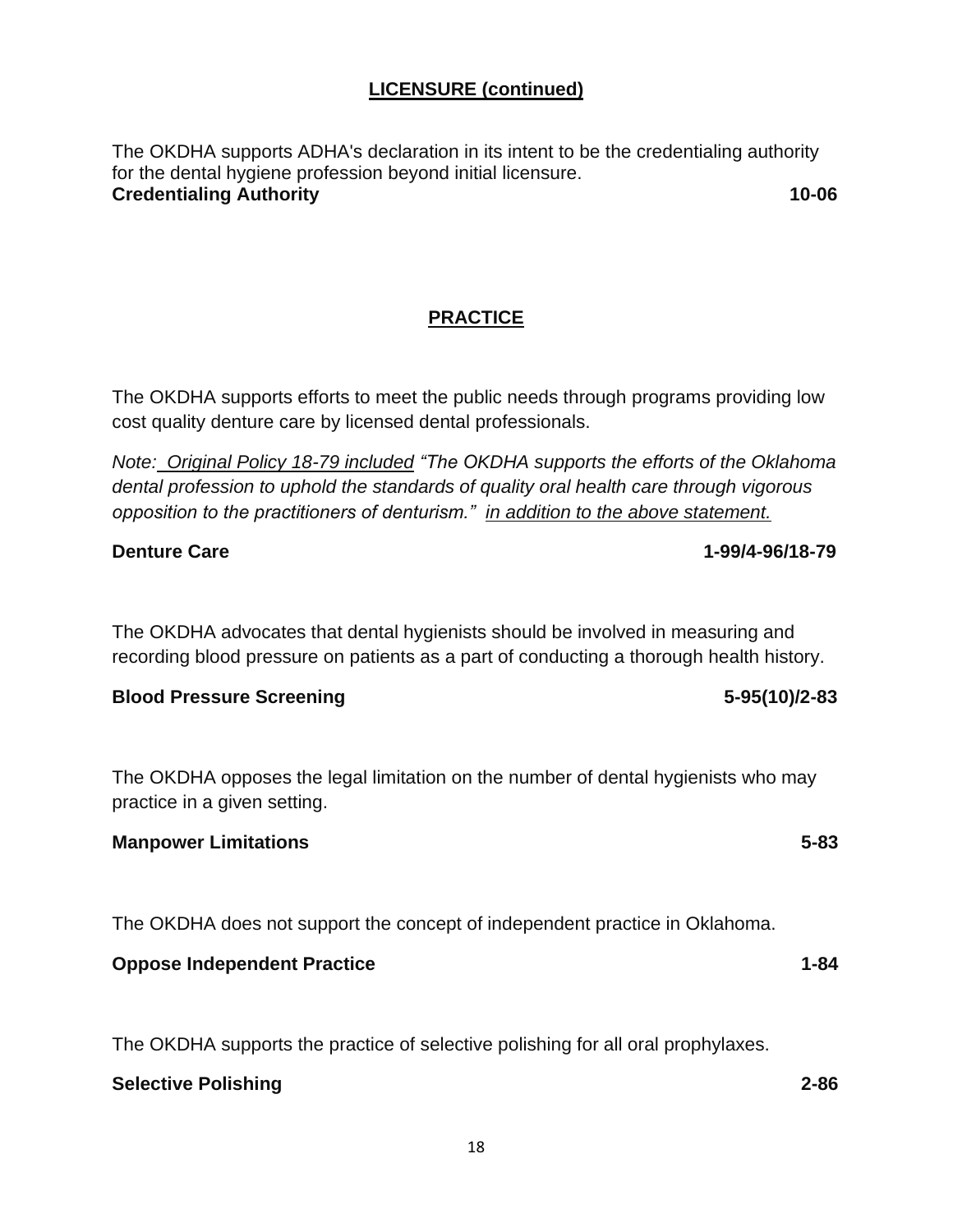The OKDHA advocates for dental hygienists entering into provider agreements and receiving direct and third-party payments for services rendered within the dental hygiene scope of practice.

## **Third Party Payment 7-13/5-12/3-90**

The OKDHA advocates that the decisions regarding dental hygiene regulation, education, and practice should be made by dental hygienists. A Dental Hygiene Regulatory Board, equal representation on the existing Dental Board, or a Dental Hygiene Committee with regulatory responsibilities could represent avenues for selfregulation of dental hygiene.

## **Dental Hygiene Self-Regulation**  $4-12/9S-95(10)/4-90$

The OKDHA supports the development of procedures to ensure quality assurance and peer review.

## **Peer Review 5-10/5-90**

The OKDHA recognizes the dental hygienist as a primary care provider of dental hygiene services. The OKDHA identifies a primary care provider of dental or dental hygiene services as any person who, by virtue of dental or dental hygiene licensure, graduation from a program which has a minimum of two academic years of curriculum provided in a college or institution of higher education, the program of which is accredited by a national agency recognized by the United States Department of Education and/or an appropriate national voluntary agency, and a defined scope of practice, provides one or more of those services defined under the scope of primary care.

## **Primary Care Provider 11-14/1-91**

The OKDHA recognizes that dental hygienists, as direct patient care providers, have an immediate impact on the oral health and physical well-being of patients.

## **Direct Care Provider 2-91**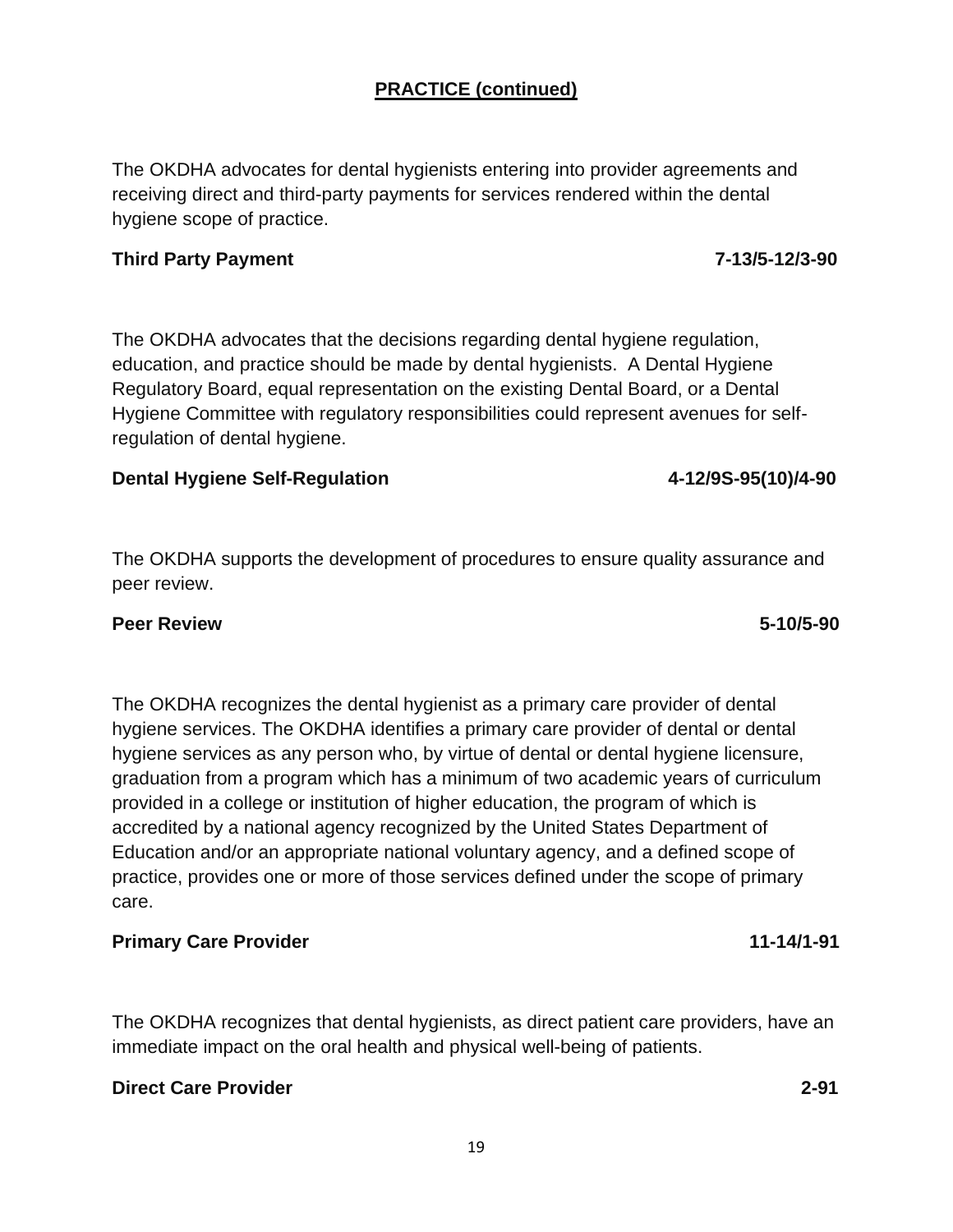The OKDHA recognizes that dental hygiene is the health profession which, in cooperation with other health professions, provides services to promote optimal oral health for the public. The licensed dental hygienist performs and/or supervises the delivery of oral health care services as regulated under state dental and/or dental hygiene practice acts and is recognized as an educated professional who has graduated from a dental hygiene program which has a minimum of two academic years of dental hygiene curriculum provided in a college or institution of higher education, the program of which is accredited by a national agency recognized by the United States Department of Education and/or an appropriate national voluntary agency, and a rigid didactic and clinical examination are required prerequisites for licensure and practice. In addition, dental hygienists' practice in health-oriented settings such as: general and specialty private practice, community health agencies, professional educational institutions, public schools, hospitals, bio-medical research facilities, government agencies, industry, public and private health centers. Within these settings, a dental hygienist may serve as a clinician, health promoter/educator, consumer advocate, administrator/manager, change agent and researcher.

#### **Scope of Practice and Settings 27-95(10)/7-91**

The OKDHA affirms that dental hygienists are competent to provide dental hygiene services without supervision.

#### **Supervision 10-14**

The OKDHA supports the licensure process as a form of protection of the health and safety of the public and that the illegal practice of dental hygiene by an unlicensed individual is a direct threat to that safety.

#### **Licensure Process 31-95(10)/4-92**

OKDHA supports dental hygiene licensure portability.

## **Licensure Portability 6-21**

The OKDHA advocates that any health insurance program includes benefits for preventive and therapeutic oral health care.

#### **Insurance Benefits** 1-96/3-93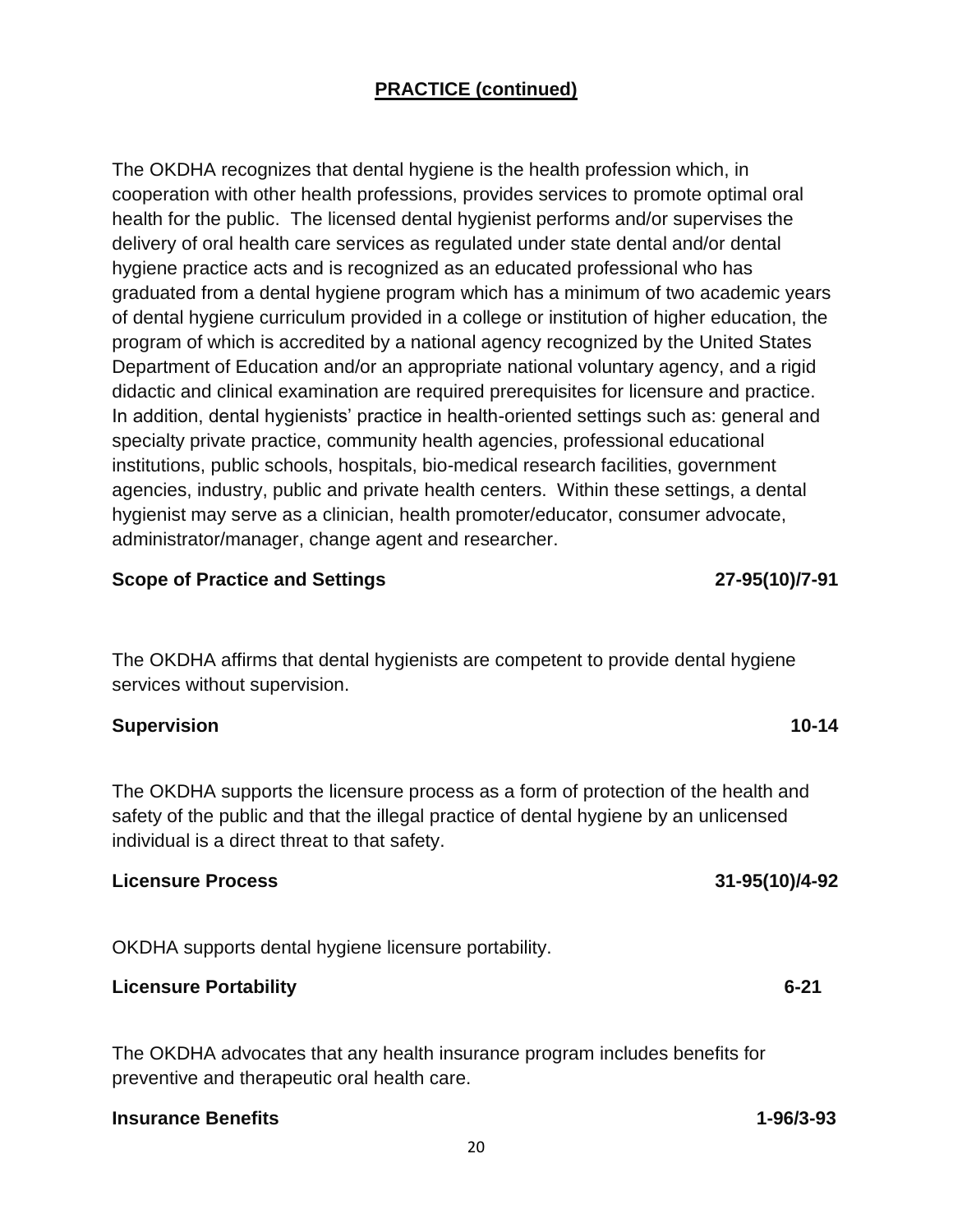The OKDHA advocates the Center for Disease Control and Prevention's (CDC) guidelines for preventing the transmission of infectious diseases, and advocates maximum worksite safety and training to protect the health and safety of both practitioner and patient.

#### **Prevention of Disease Transmission 2-96/8-93**

The OKDHA advocates that state regulated dental hygiene procedures be evaluated and/or performed utilizing standardized competencies.

## **Standardized Competencies 2-95(3)**

The OKDHA advocates that the services of the dental hygienist be fully utilized in all public and private practice settings to most effectively deliver preventive and therapeutic oral health care.

## **Utilization 4-00**

The OKDHA supports efforts to uphold the standards of quality oral health care through vigorous opposition to the illegal practice of dentistry and dental hygiene.

## **Opposition to Illegal Practice 2-99/5-96**

The OKDHA advocates that dental hygiene and/or dental practice acts be amended so that the services of dental hygienists who are graduates from an accredited dental hygiene program can be fully utilized in all settings.

## Alternative Practice Settings **6-13/3-99**

The OKDHA endorses that a dental hygienist perform and extra/intra-oral examination as an integral component of every comprehensive oral health assessment.

## **Extra/Intra-Oral Examinations 1-03**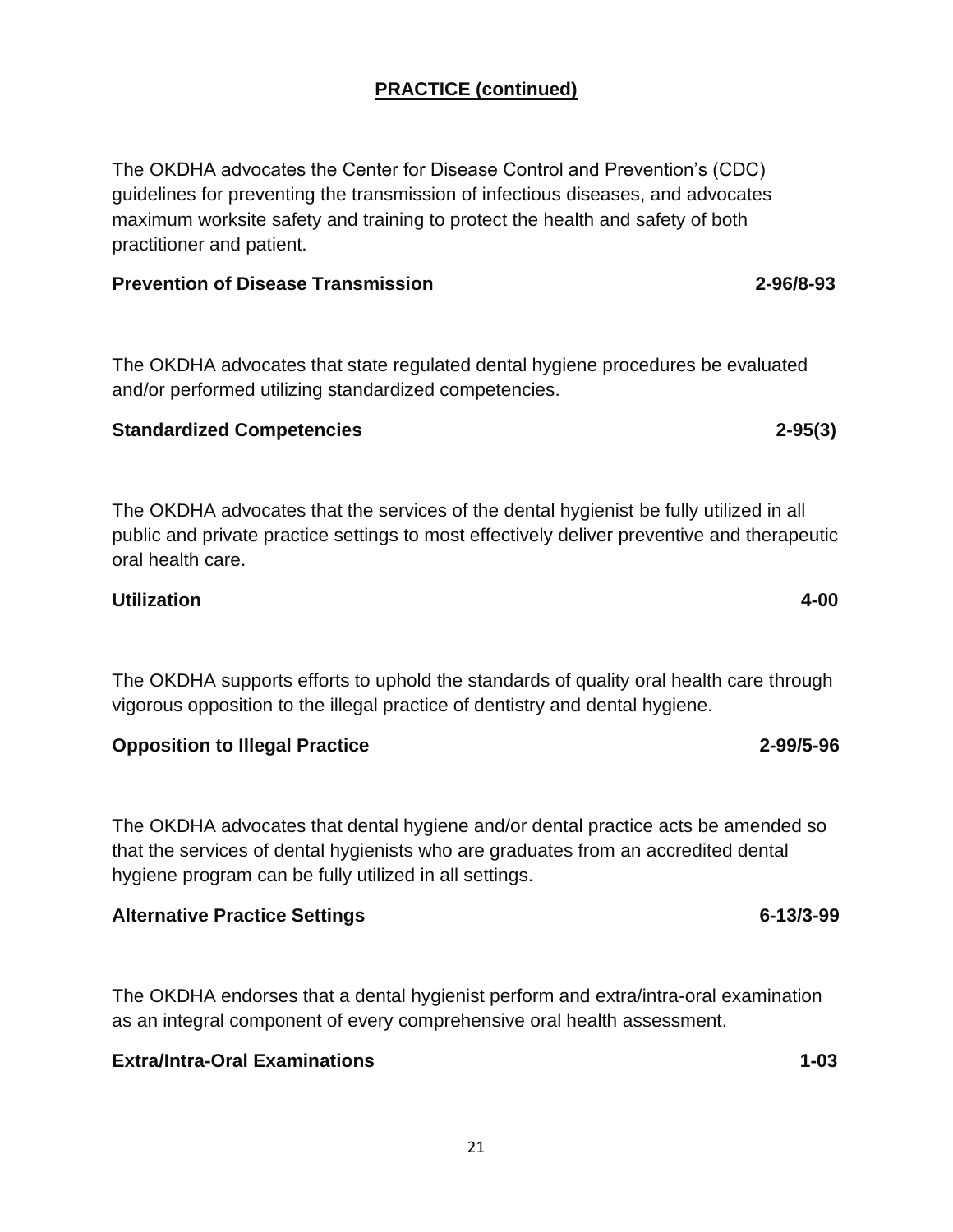The OKDHA advocates a nutritional screening as a component of routine dental hygiene care.

#### **Nutritional Screening 4-04**

The OKDHA advocates the use of dental hygienists in natural disasters and acts of terrorism to collect forensic data that can identify victims. The OKDHA further advocates that the dental hygienist has the skills to contribute significantly to charting and examination procedures, and to control the flow and security of administrative and investigative records.

#### **Collection of Forensic Data 9-05**

The OKDHA supports the inclusion and utilization of *dental hygienists* in response to local, state, national, and global crises.

| <b>Utilization during Crises</b> | 2-20 |
|----------------------------------|------|
|                                  |      |

The OKDHA Association advocates dental hygienists be included in local, state, and national crisis response policies.

#### **Response to Crises 3-20**

OKDHA supports oral health workforce models that culminate in:

-graduation with a degree from an accredited institution

-professional licensure

-direct access to patient care

## **Workforce Models 5-09**

OKDHA advocates that the dental hygiene diagnosis is a necessary and intrinsic element of dental hygiene education and scope of practice.

## **Dental Hygiene Diagnosis** 6-09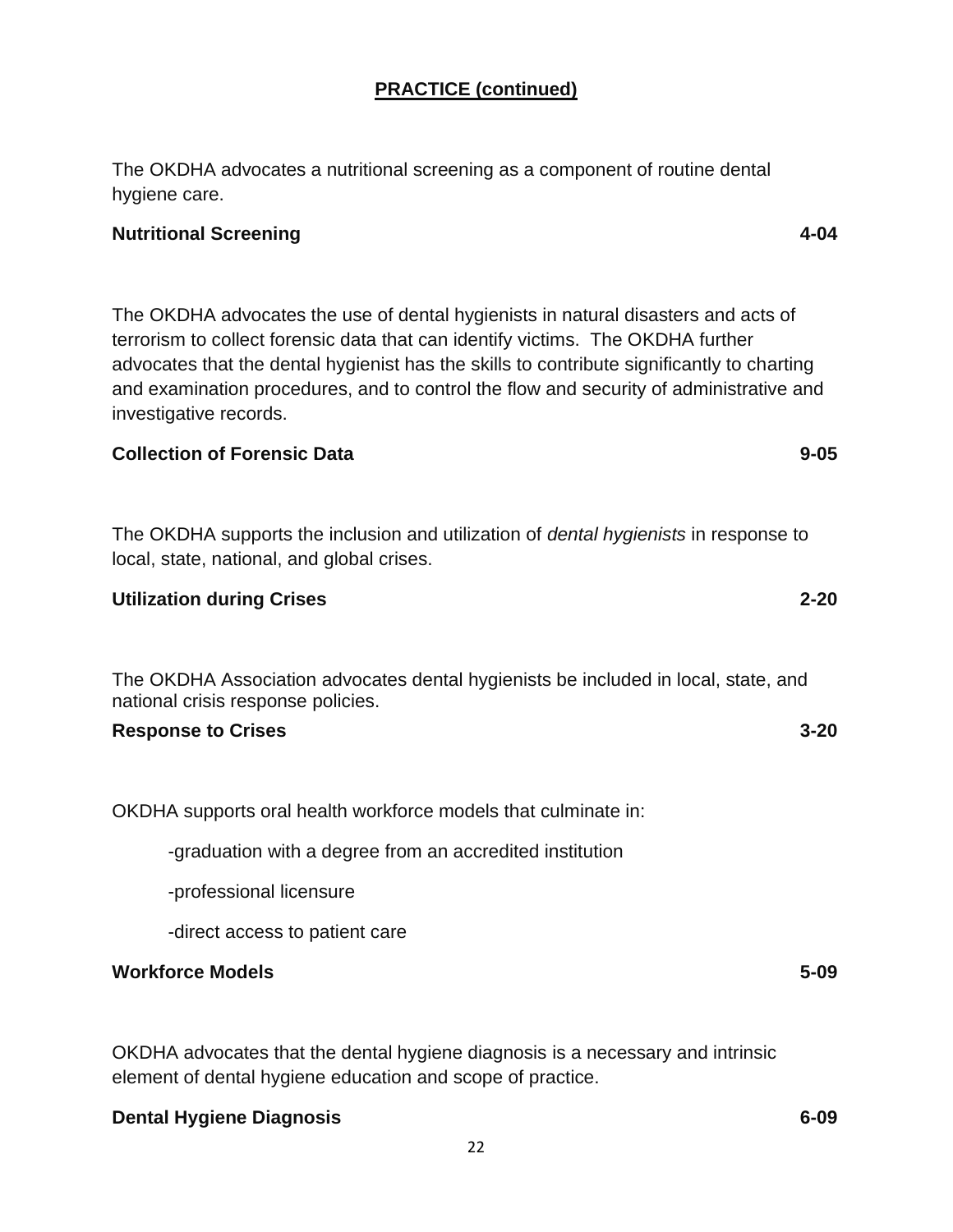OKDHA advocates that dental hygiene practice is an integral component of the health care delivery system and that the services provided by a dental hygienist may be performed in collaboration with other health care professionals within the overall context of the health needs of the patient.

#### **Collaborative Relationships 6-10 6-10**

OKDHA supports comprehensive risk-based assessment of the patient's needs prior to and throughout the delivery of oral health services.

#### **Risk Assessment 7-10**

OKDHA advocates dental hygienists perform screenings for the prevention and interdisciplinary management of diseases and associated risk factors.

#### **Dental Hygienists Perform Screenings 8-10**

The OKDHA supports the federal government's Fair Labor Standards Act in which dental hygienists must, as employees, be issued a W2 by their permanent or temporary employers with appropriate government withholdings made from their wages, as appropriate to this statute.

#### **Fair Labor Standards Act/Pay with W2 5-20**

OKDHA advocates that dental hygienists receive direct reimbursement for services rendered in treatment facilities.

# **Direct Reimbursement for Services 3-15**

OKDHA advocates for every dental hygienist to apply for and obtain a National Provider Identification (NPI) number.

#### **National Provider Identification (NPI) 4-20**

The OKDHA advocates for the expansion of dental hygiene diagnostic and procedure codes.

## **Expanding Dental Hygiene Codes** 8-16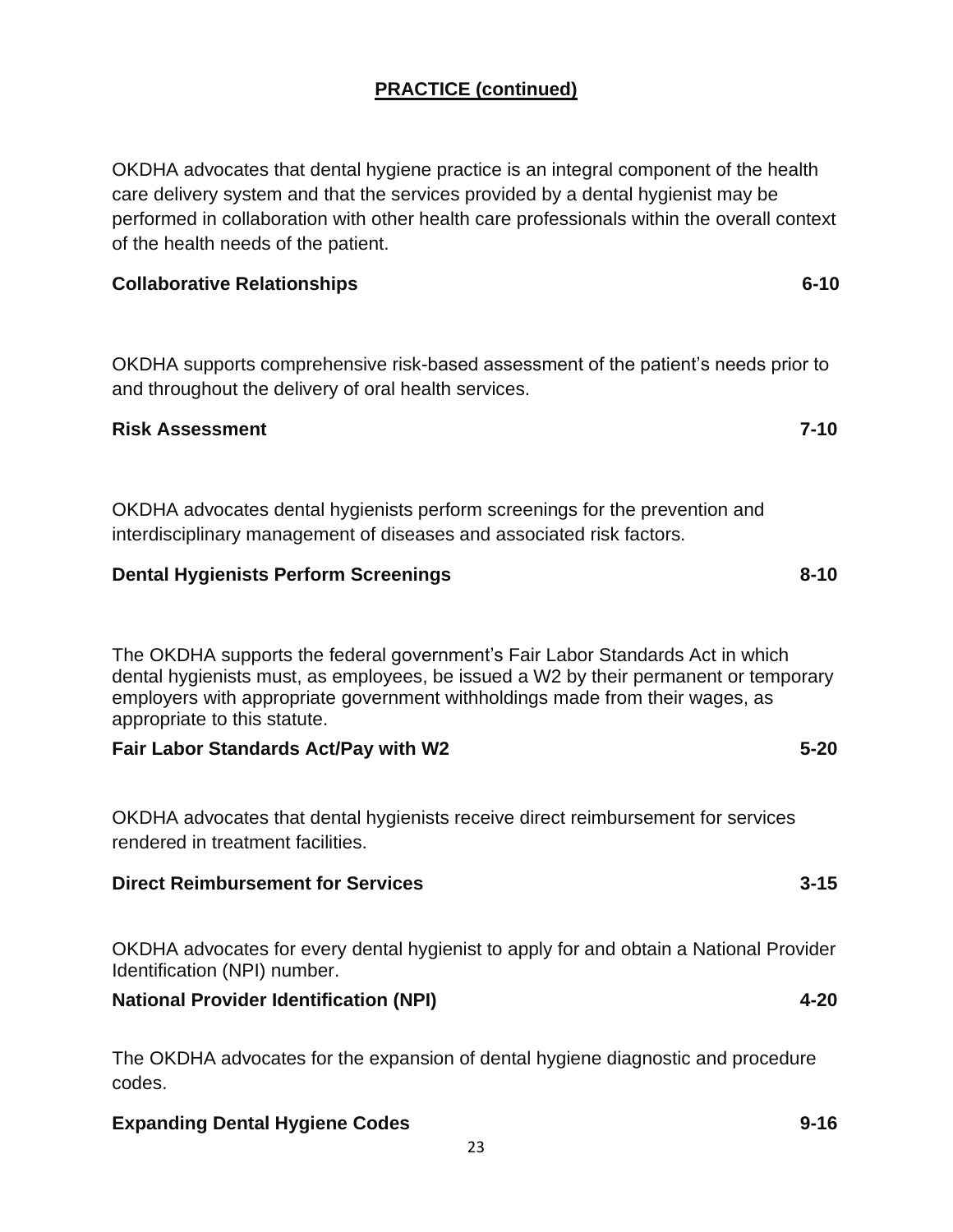The OKDHA supports dental hygienists' use of lasers within the Dental Hygiene Scope

The OKDHA advocates for a more comprehensive understanding of the role of the dental hygienist. Dental Hygiene actions involve cognitive, affective and psychomotor performances. They include assessment, dental hygiene diagnosis, planning, implementing, evaluating and documenting (dental hygiene process of care) of preventive and therapeutic oral health care**.** 

#### **Comprehensive Role of the Dental Hygienist 5–17**

to reduce oral health disparities.

of Practice.

The OKDHA supports the dental hygienists' ability to prescribe, administer and dispense all evidence-based preventive and therapeutic fluorides.

#### **Preventive and Therapeutic Oral Health Care 19-18 9-18**

The OKDHA acknowledges and supports registered dental hygienists who are educated in Orofacial Myofunctional Therapy (OMT). The dental hygienist educated in OMT may provide orofacial myofunctional assessments and treatment independently in a variety of practice settings and for patients of all ages.

#### **Orofacial Myofunctional Therapy (OMT) 7-21**

#### **PRACTICE (continued)**

The OKDHA the utilization of technologies, but not limited to, teledentistry, as a means

**Utilization of Technologies 3-17**

**Use of Lasers 4-17**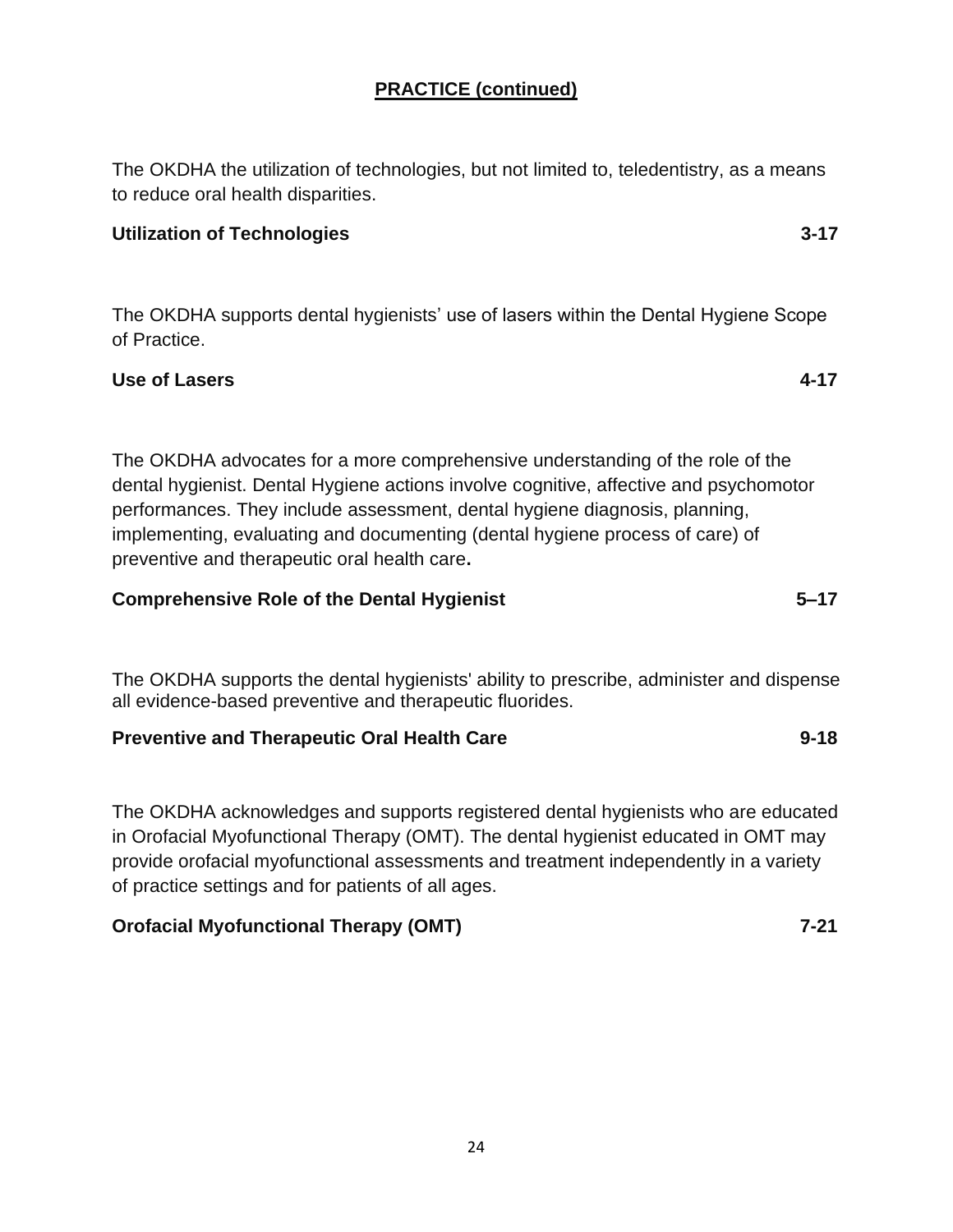# **PUBLIC HEALTH**

The OKDHA supports water fluoridation as a safe and effective method for reducing the incidence of dental caries and advocates for education regarding the preventive and therapeutic benefits, safety, cost, and effectiveness of community water fluoridation in Oklahoma.

#### **Fluoridation 2-15/5-04/8-83**

The OKDHA endorses school-based fluoride programs for prevention of dental caries.

## **School Fluoridation Programs 7-04/13-95(10)/3-86**

The OKDHA recognizes the priority needs of children, pregnant women, the elderly and persons who are physically, mentally or medically compromised, and advocates the inclusion of comprehensive oral health services in the design of health care programs.

#### **Comprehensive Oral Health 2-93**

The OKDHA advocates nutritional guidelines that promote total health and encourages healthy eating habits and wellness.

#### **Nutrition 1-12/6-95(3)**

The OKDHA advocates evidence-based oral health management strategies for the prevention of oral and systemic diseases.

## **Oral Disease Prevention 4-97/35-95(10)/8-95(3)/1-05**

The OKDHA advocates for a tobacco-free environment and supports laws which prohibit the marketing and distribution of nicotine delivery and promotional look-alike products that encourage tobacco use.

## **Tobacco Cessation & Marketing 6-14 and 2008 120 and 2008 120 and 2008 120 and 2008 120 and 2008 120 and 2008 120 and 2008 120 and 2008 120 and 2008 120 and 2008 120 and 2008 120 and 2008 120 and 2008 120 and 2008 120 and**

The OKDHA advocates increased allocation of funds for preventive programs designed to provide health services to underserved sectors of the population.

## **Preventive Program Funding 3-96**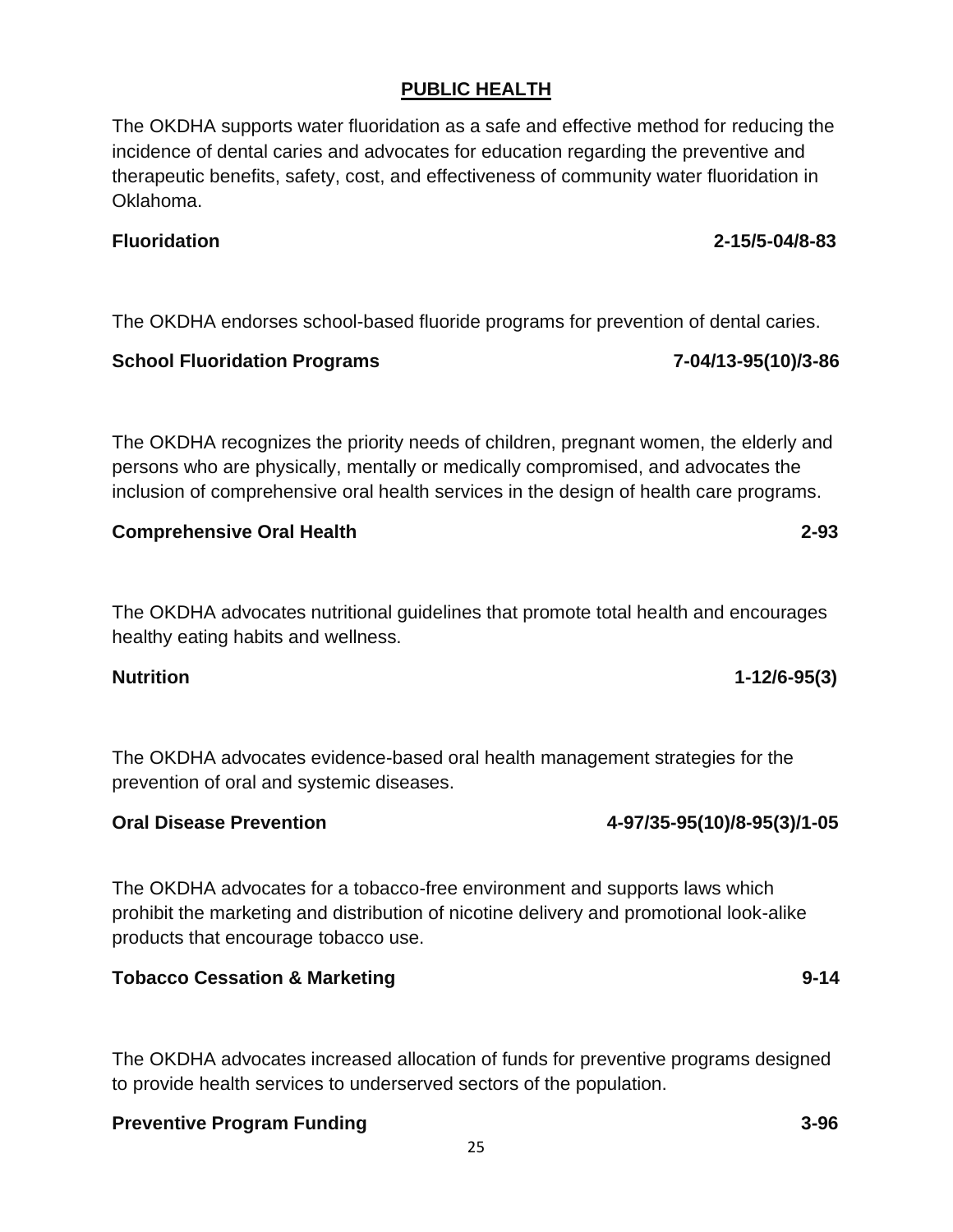The OKDHA advocates oral health programs in schools.

#### **School Oral Health Education Programs 3-97**

The OKDHA advocates the development of evidence based comprehensive community oral health programs.

#### **Community Oral Health Programs 6-10/3-98**

The OKDHA advocates an oral assessment and the establishment of a dental home for all children shortly after the eruption of the 1<sup>st</sup> primary tooth or by 12 months of age.

#### **Early Childhood Oral Care 3-12/1-02**

The OKDHA advocates loan forgiveness programs for licensed dental hygienists who provide dental hygiene services to underserved sectors of the population.

#### **Underserved Populations/Loan Forgiveness 2-03**

The OKDHA supports education of the public and other health professionals regarding the preventative and therapeutic benefits of fluoride.

# **Preventative/Therapeutic Fluoride Benefits 6-04**

The OKDHA supports mandating the use of mouth and/or head protection for participants during sports activities where there is a risk of craniofacial injuries.

| <b>Protection During Sports</b> | $8 - 04$ |
|---------------------------------|----------|
|---------------------------------|----------|

The OKDHA supports a tobacco-free environment in all public facilities.

#### **Tobacco-Free Environment 2-05**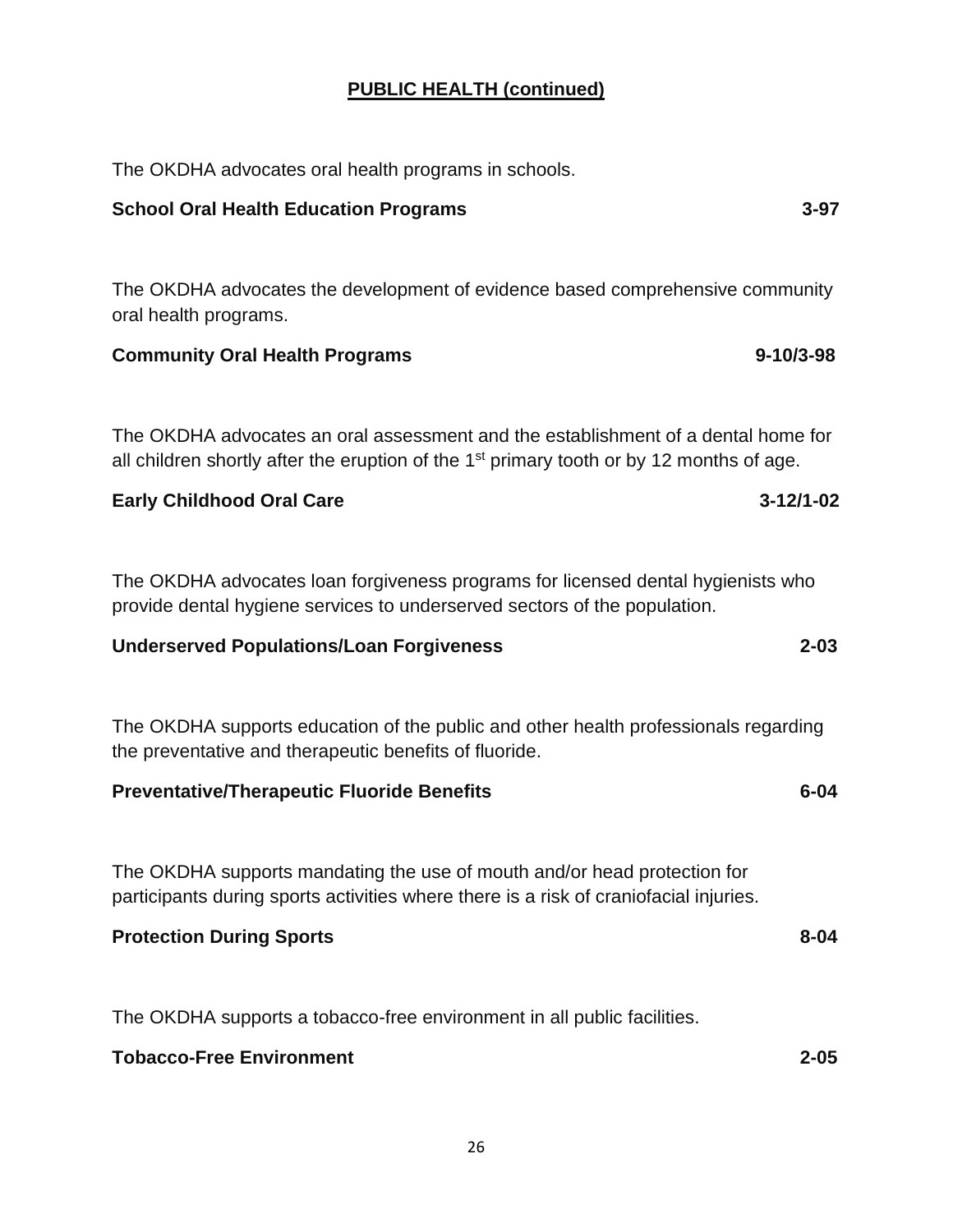The OKDHA advocates the systematic collection of data by dental hygienists to aid in the identification of children and adults.

#### **Collection of Data 3-05**

The OKDHA advocates collaboration with organizations to identify, promote and utilize available substance abuse and addiction resources and programs.

#### **Substance Abuse Collaboration 1-07**

The OKDHA advocates the use of evidence-based approaches such as fluoride

therapies, pit and fissure sealants and other evidence-based modalities in the risk assessment, prevention and treatment of demineralization and dental caries as well as education of the public and other health professionals regarding these preventive and therapeutic benefits.

#### **Evidence –Based Approaches 2-07**

The OKDHA supports education of the public and health professionals regarding health risks of extra and intra oral piercing and oral modification as well as supporting licensure and regulation of body-piercing establishments. **Oral Piercing 4-07**

The OKDHA advocates for a comprehensive oral assessment and evaluation by a dental hygienist or a mid-level oral health practitioner, with referral for appropriate follow up care for students entering into primary, middle, and secondary education.

## **School Entry Oral Examination 12-07/1-17**

The OKDHA advocates cultural and linguistic competence for health professionals.

# **Cultural and Linguistic Competence 2-08**

The OKDHA affirms its support for optimal oral health for all people and is committed to collaborative partnerships and coalitions that improve access to oral health services.

## **Collaborative Partnerships/Coalitions 8-09**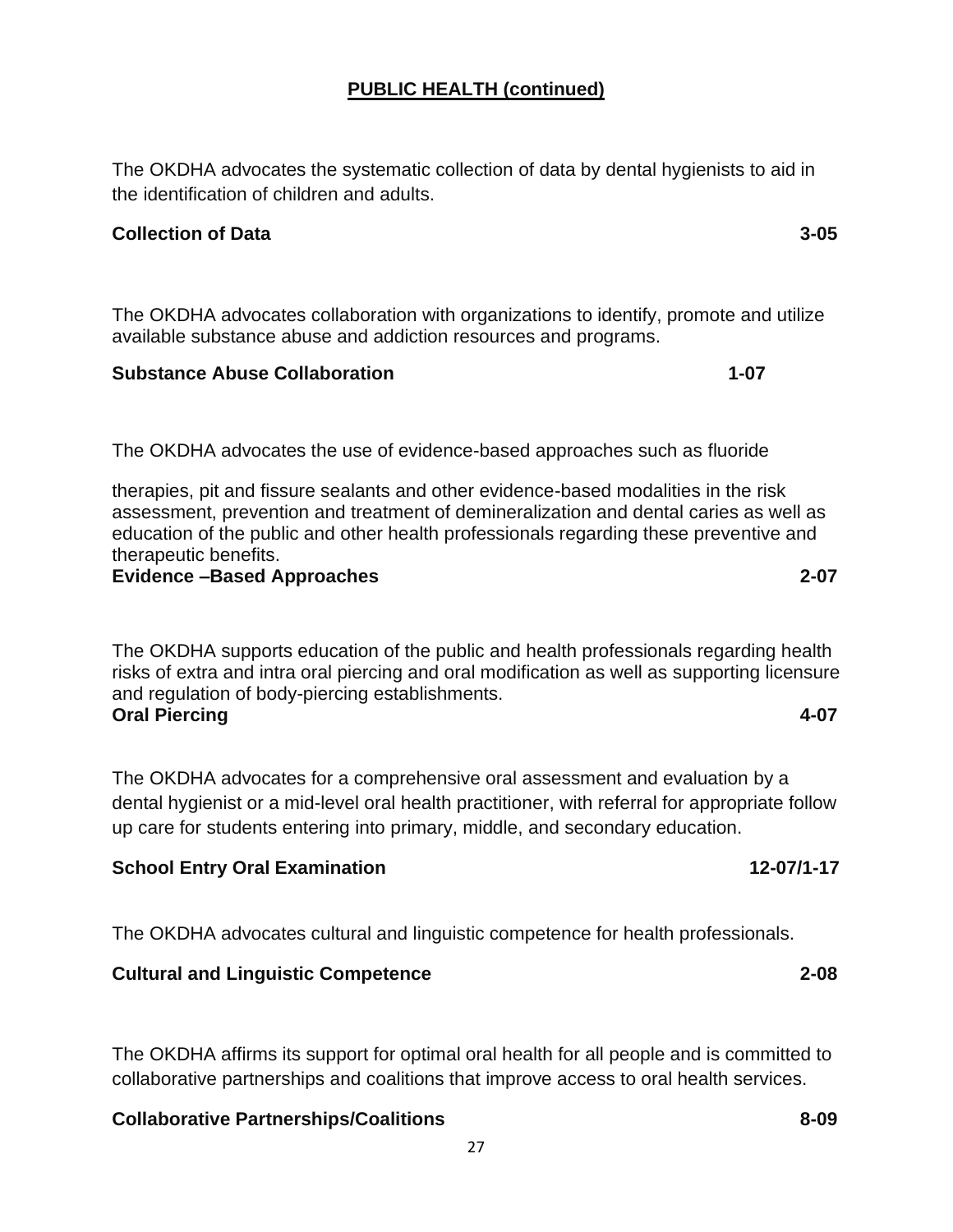The OKDHA supports consumer awareness by requiring labeling of all products that have potential adverse effects on oral health.

## **Product Labeling 10-10**

The OKDHA advocates the inclusion of dental hygienists in the development of federal, state, and local policy efforts.

## **Policy Efforts 11-10**

The OKDHA supports programs that inform stakeholders of the scope of dental hygiene practice and its contributions to health in collaboration with health care delivery providers.

## **Informing Stakeholders 12-10**

That the OKDHA supports the utilization of the Oklahoma Board of Dentistry's declaratory ruling as provided in 195:3-1-10 of the rules of the Oklahoma Dental Act; the Oklahoma Attorney General's Opinions; and Oklahoma Dental Act changes through the Legislature, to affect change for the protection of the public and for the protection of the scope of practice of dental hygienists.

| OK BOD Ruling to Protect Public & DH Scope of Practice | $6 - 17$ |
|--------------------------------------------------------|----------|
|                                                        |          |

The OKDHA supports interprofessional advocacy of public and social policies that promote (overall) health

## **Interprofessional Advocacy 9-19**

# **RESEARCH**

The OKDHA supports basic science and applied research in the investigation of health promotion/disease prevention and theoretical frameworks, which form the basis for education and practice. All research efforts should enhance the profession's ability to promote the health and well-being of the public. Dental hygiene research must be conducted ethically and in compliance with federal and state regulations.

## **Applied Research 1-94**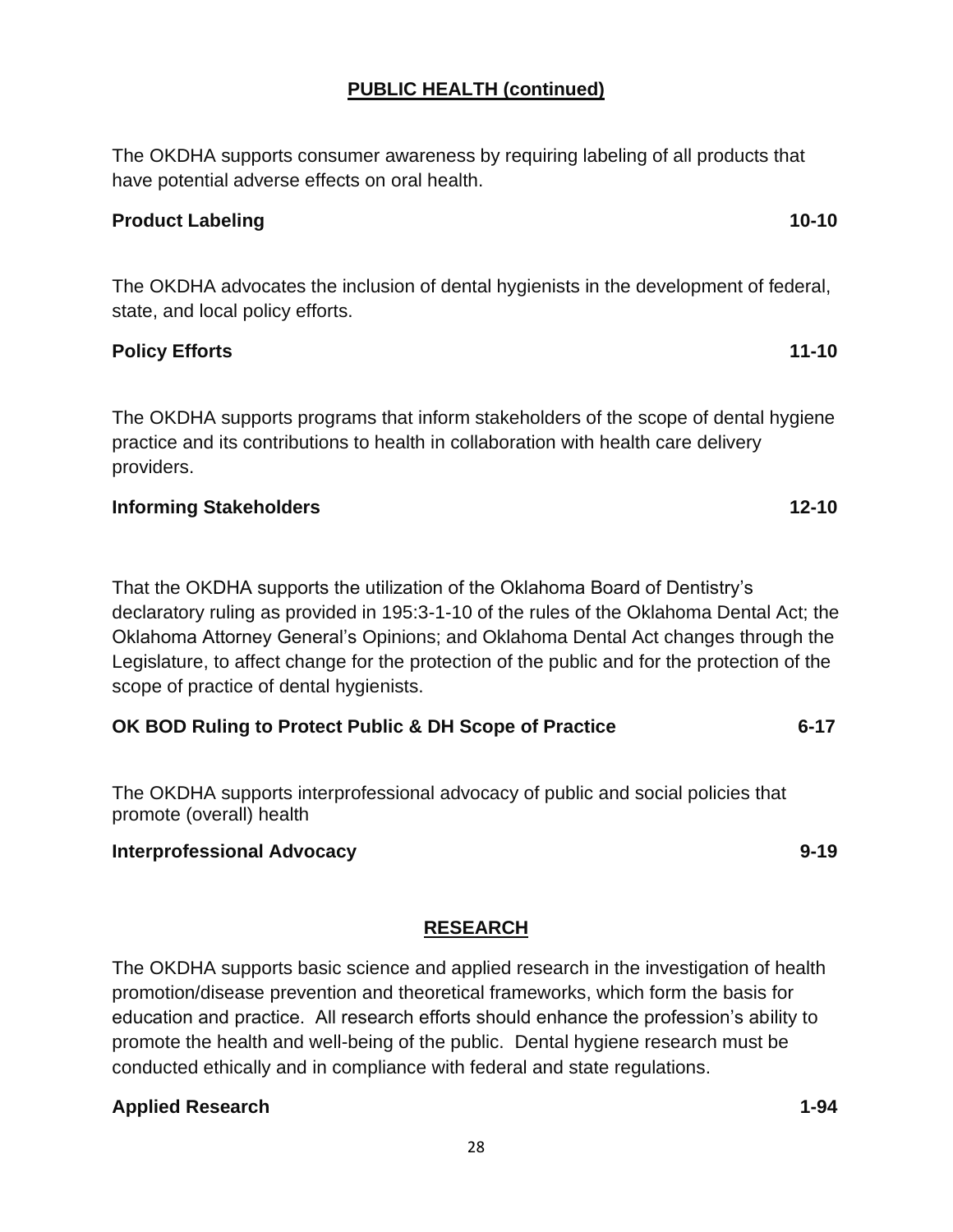#### **GLOSSARY**

**Accreditation:** A formal, voluntary non-governmental process that establishes a minimum set of national standards which promote and assure quality in educational institutions and programs and serves as a mechanism to protect the public.

**At-Risk Population:** A community or group of people whose social or physical determinants, environmental factors, personal behaviors or limited access to care increase their probability of developing disease.

**Accredited Dental Hygiene Program:** A dental hygiene program that achieves or exceeds the established minimum standards set by a United States Department of Education (USDOE) recognized regional accrediting agency and the Commission on Dental Accreditation. The curriculum shall be at the appropriate level to enable matriculation into a bachelors, masters, or doctorate degree. The entry-level dental hygiene program shall:

- 1. Award a minimum of an Associate level degree, or equivalent, the credits of which are transferable to a four-year institution and applicable toward a baccalaureate degree;
- 2. Retain control of the curricular and clinical components;
- 3. Include at least two academic years of full-time instruction or its equivalent in academic credits earned at the post-secondary college level; and
- 4. Encompass both liberal arts and dental hygiene science course work sufficient to prepare the practitioner to assume licensure in any jurisdiction.

**Advanced Dental Hygiene Practitioner:** A dental hygienist who has graduated from an accredited dental hygiene program and has completed an advanced educational curriculum, approved by the American Dental Hygienists' Association, which prepares the dental hygienist to provide diagnostic, preventive, restorative and therapeutic services directly to the public.

**Best Practices:** A technique or methodology that, through experience and research, has proven to reliably lead to a desired result.

**Collaborative Practice:** An agreement that authorizes the dental hygienist to establish a cooperative working relationship with other health care providers in the provision of patient care.

**Credentialing** is the process by which an authorized and qualified entity evaluates competence and grants the formal recognition to, or records the recognition status of individuals that meet predetermined and standardized criteria.

**Cultural and Linguistic Competence:** Cultural and linguistic competence is a set of congruent behaviors, attitudes and policies that come together in a system, agency or among health professionals that enables work in cross-cultural situations.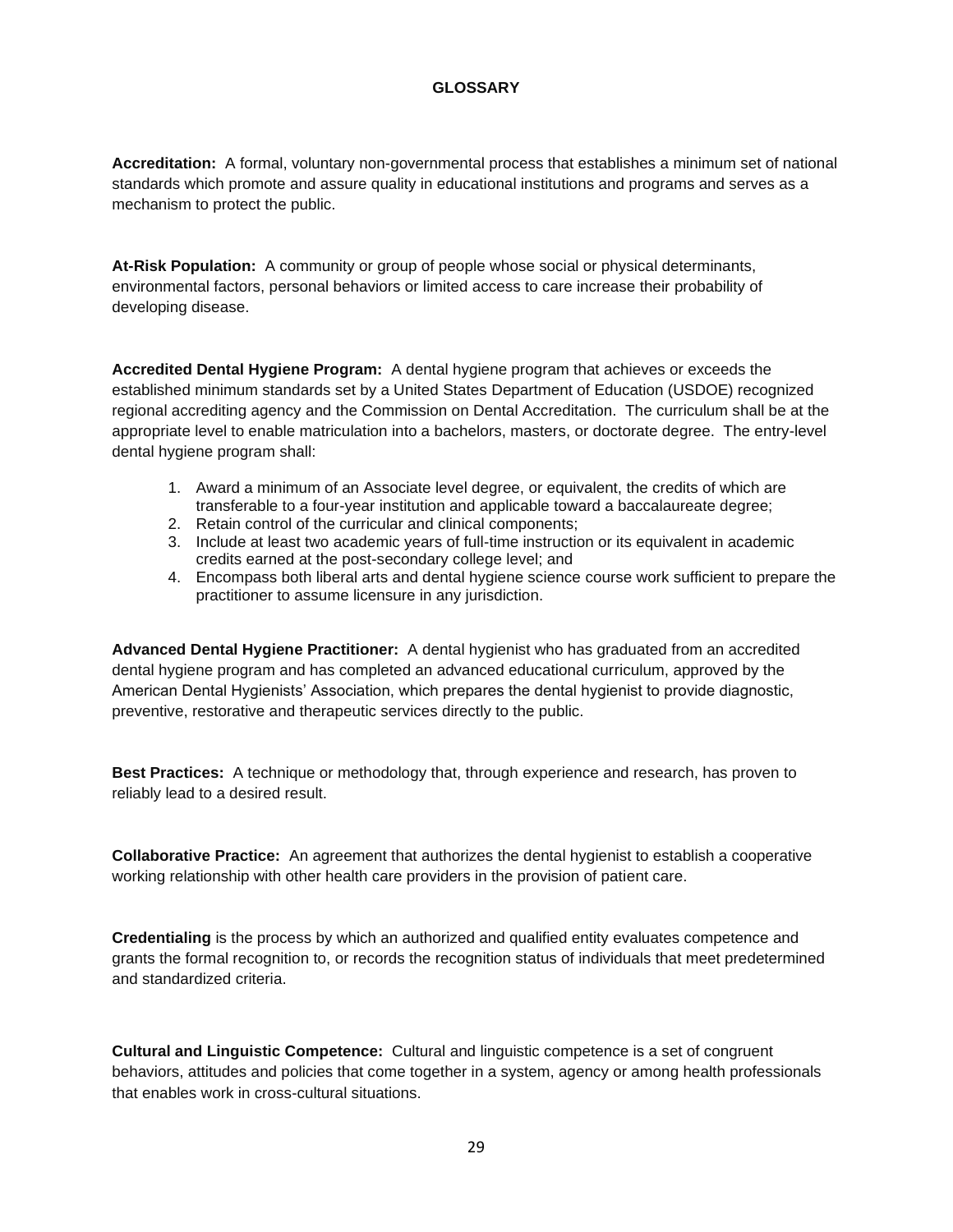'Culture' refers to integrated patterns of human behavior that include the language, thoughts, communications, actions, customs, beliefs, values, and institutions of racial, ethnic, religious, or social groups.

'Competence' implies having the capacity to function effectively as an individual and an organization within the context of the cultural beliefs, behaviors, and needs presented by consumers and their communities.

**Dental Home:** A relationship between a person and a specific team of health professionals led by a licensed dental provider. The dental home is an ongoing partnership that coordinates comprehensive, accessible and culturally sensitive care through delivery of oral health services as part of integrated health care.

#### **Dental Hygiene:**

\*The science and practice of the recognition, treatment, and prevention of oral diseases and an integral component of total health.

\*The profession of the dental hygienist.

**Dental Hygiene Diagnosis**: The identification by a dental hygienist of a patient's oral conditions which may be treated by procedures within the dental hygiene scope of practice. This includes the identification of those oral conditions which are appropriate for referral to other healthcare professionals.

#### **Dental Hygiene Process of Care**

**Assessment:** The systematic collection and analysis of data in order to identify client needs.

**Diagnosis**: The identification of client strengths and weaknesses in relation to oral health problems that *dental hygiene* intervention can improve.

**Planning**: Establishing realistic goals, selecting *dental hygiene* interventions in order to move the client closer to optimal oral health.

**Implementation**: The act of carrying out the *dental hygiene* plan of care.

**Evaluation**: The measurement of the extent to which the client has achieved the goals specified in the dental hygiene care plan. The dental hygienist uses evidence-based decisions, reassessments, and subsequent diagnoses.

**Documentation**: The complete and accurate recording of the patient's information and interactions assessment data, treatment and treatment outcomes.

**Dental Hygienist:** A primary care oral health professional who has graduated from an accredited dental hygiene program in an institution of higher education, licensed in dental hygiene to provide education, assessment, research, administrative, diagnostic, preventative and therapeutic services that support overall health through the promotion of optimal oral health.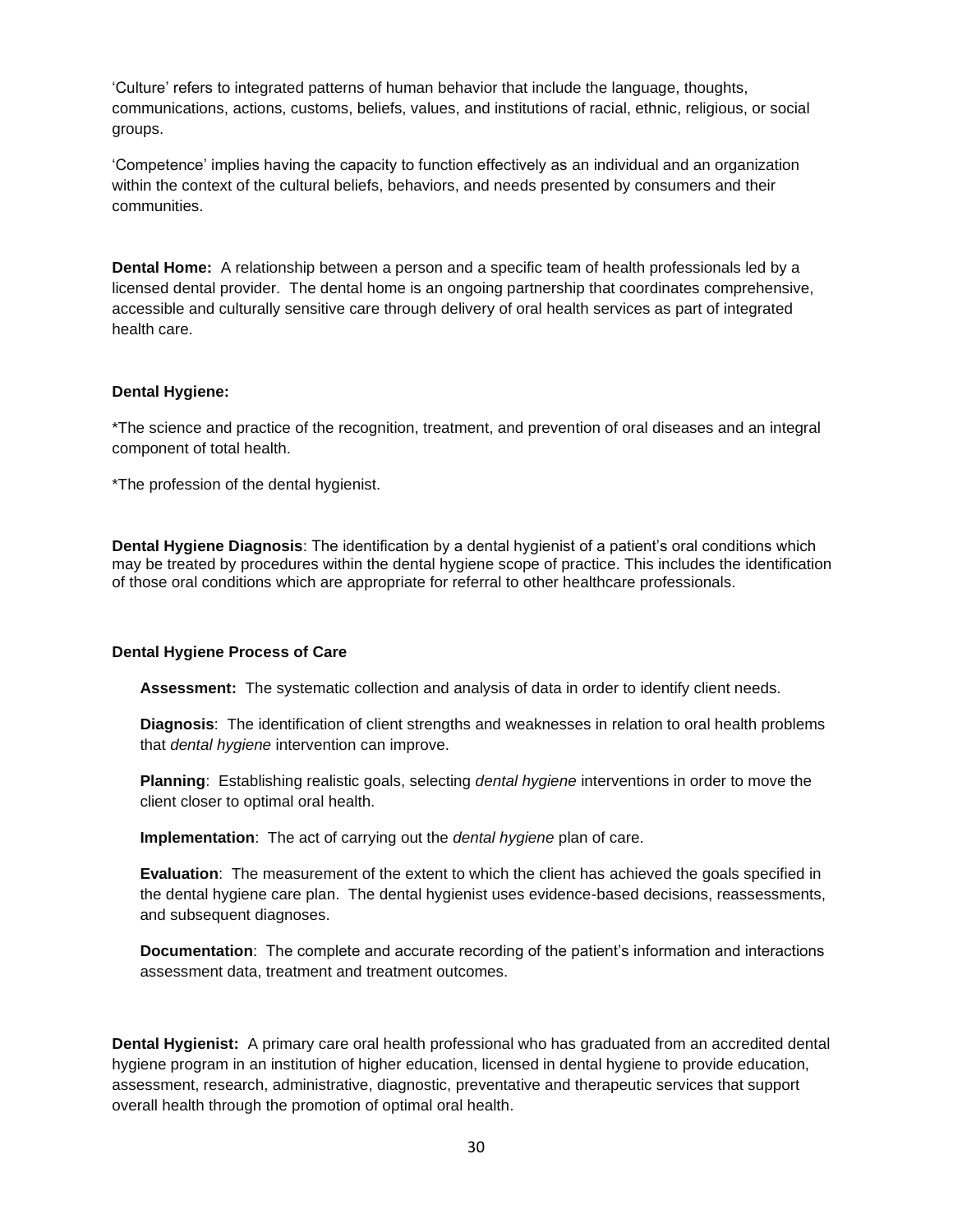**Dental Public Health:** The science and art of preventing and controlling oral diseases and promoting oral health through organized community effort. Dental public health is concerned with the oral health education of the public, applied dental research, administration of oral health care programs, and prevention and control of oral disease on a community basis.

**Dental Public Health Setting:** Any setting where community-focused or population-based education, assessment and preventive or therapeutic oral health services can be provided as a means to prevent or control oral disease.

**Dental Triage:** The screening of patients to determine priority of treatment needs.

**Diversity:** The characteristics and background that make people unique.

**Documentation**: The complete and accurate recording of the patient's information and interactions, assessment data, treatment and treatment outcomes.

**Evidence-based:** Concepts or strategies that are derived from or informed by the best available scientific literature and a focused review of the most current research on the topic of interest and clinical evidence.

**Ex-officio:** An honorary position that includes an automatic invitation to the House of Delegates and does not exclude them from a nomination to serve.

**Fact Sheet:** A document that summarizes key points of information on a specific topic for distribution.

**Health Equity:** When each person has the chance to reach their full health potential without facing obstacles from social position or other socially determined circumstance. This includes equitable (fair) access to healthcare professionals, healthy food, a safe living environment, and the ability to be well across all aspects of life, from work to home life to medical care.

**Health Literacy:** The degree to which individuals have the capacity to obtain, process and communicate his or her understanding of basic health information and services needed to make appropriate health decisions in preventing and treating illness.

**Inclusion:** The act of ensuring all people feel welcome, safe, and empowered to contribute, influence, and participate.

**Interdisciplinary Care:** Two or more healthcare providers working within their respective disciplines who collaborate with the patient and/or caregiver to develop and implement a care plan.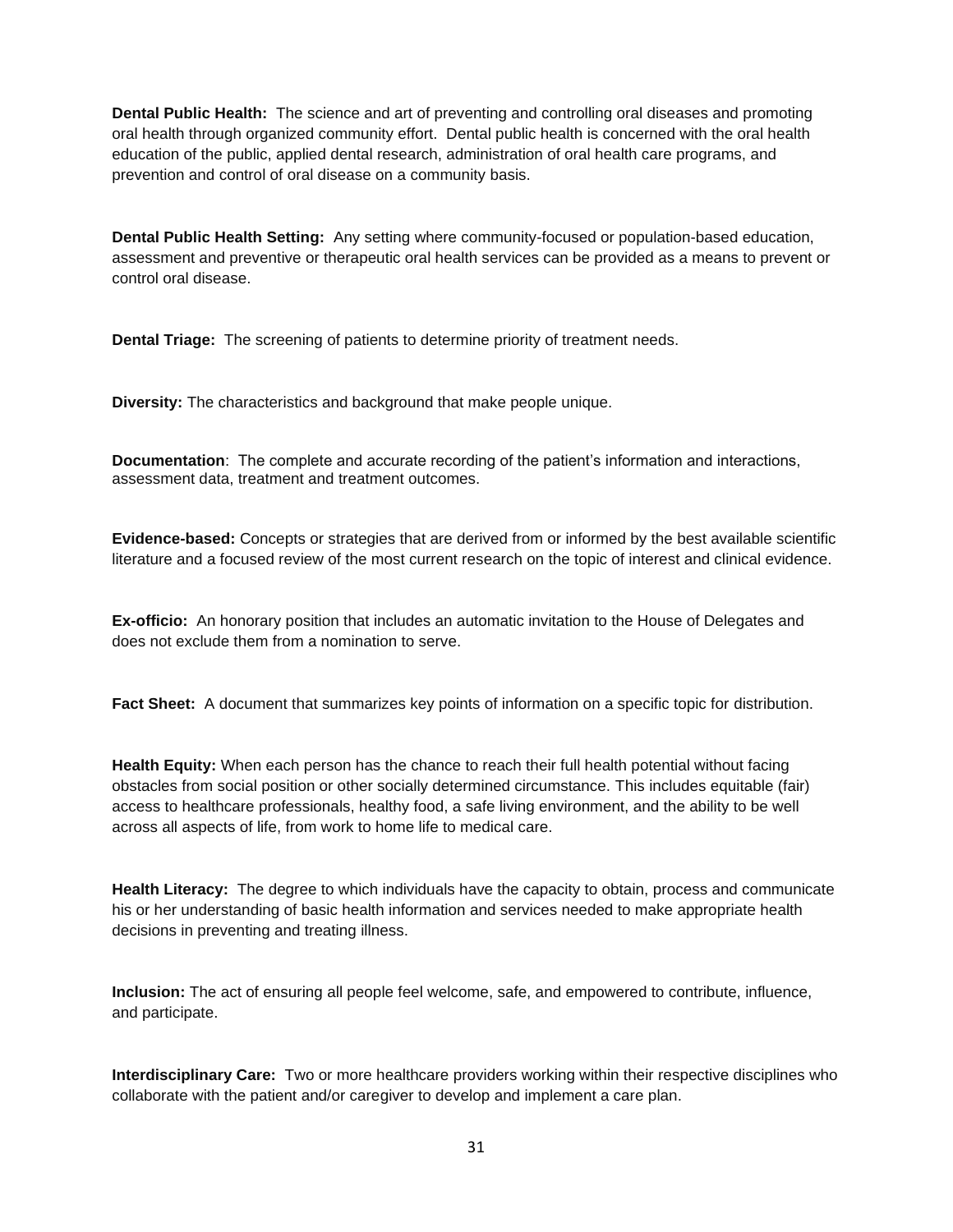**Interprofessional-** Collaborating with other healthcare professionals to participate in information exchange for a global approach to improving quality of care and meeting the needs of diverse populations with patient-centered care.

**Mid-Level Oral Health Practitioner:** A licensed dental hygienist with additional education to provide services within an expanded scope of care**.**

**Needs Assessment:** A systematic process to acquire an accurate, thorough analysis of a system's strengths and weaknesses used to establish priorities for future action.

**Optimal Oral Health:** A standard of health of the oral and related tissues which enables an individual to eat, speak, and socialize without active disease, discomfort or embarrassment, and which contributes to general well-being and overall total health.

**Position Paper:** A written document that summarizes the organization's viewpoint on a specific topic that includes supporting research. The purpose is to communicate to members and external audiences.

**Primary Dental Hygiene Care Provider:** Primary Care can be defined by the scope, character, and integration of services. The scope of primary care consists of preventative care, screening procedures, problem identification, symptomatic treatment, diagnosis and treatment, referral, follow-up patient education, and counseling for health problems and for promoting the highest level of health possible to the patient. Characteristics: Primary Care  $-1$ ) is the first contact care initiated by the patient or other person who assumes responsibility of the patient, 2) takes place in a variety of practice settings, and 3) is provided by practitioners. Integration: Primary Care practitioners serve as the entry and control point linking the patient to total health care systems by providing coordination with other specialized health or social services to insure that the patient receives comprehensive and continuous care at a single point in time as well as a period of time. The OKDHA identifies a primary care provider of services as any person who, by virtue of dental hygiene licensure, graduation from an accredited dental hygiene program, and a defined scope of practice, provides one or more of these services defined under the scope of primary care.

**Professional Autonomy:** A profession's authority and responsibility for its own standards of education, regulation, practice, licensure, and discipline.

**Self-Regulation:** Regulation of dental hygiene practice by dental hygienists who define the scope of practice, set educational requirements and licensure standards, and regulate and discipline dental hygienists.

**Strategic Plan:** A tool used to describe the direction and operation of the association. It establishes the association's objectives, goals and strategies. It serves as a framework for services, ongoing programs and action plans.